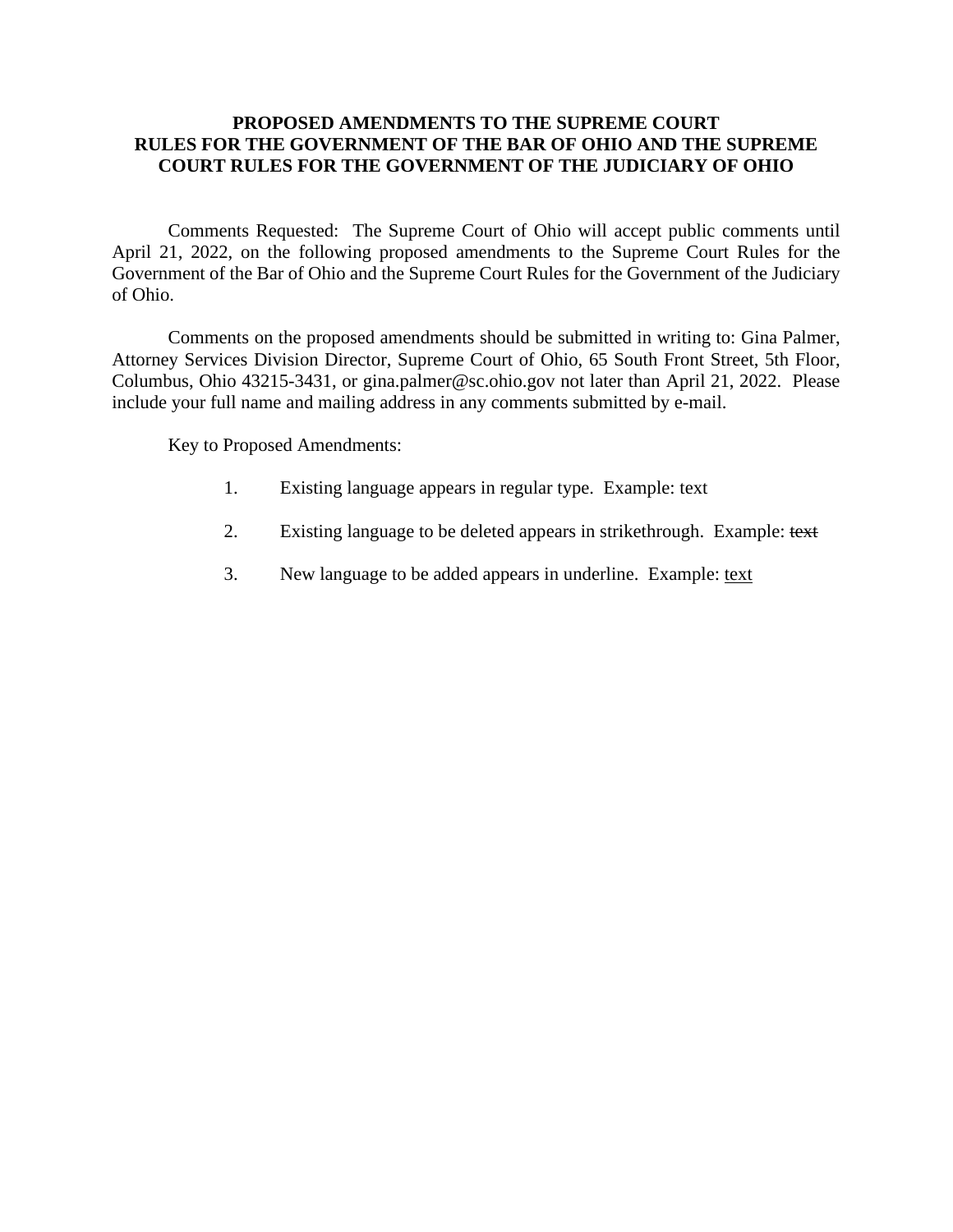|                           | <b>SUPREME COURT RULES FOR THE GOVERNMENT OF THE BAR OF OHIO</b>                                                                                                                                                                                                                                                                                                                                                                                                                               |
|---------------------------|------------------------------------------------------------------------------------------------------------------------------------------------------------------------------------------------------------------------------------------------------------------------------------------------------------------------------------------------------------------------------------------------------------------------------------------------------------------------------------------------|
| <b>RULE VI.</b>           | <b>REGISTRATION OF ATTORNEYS</b>                                                                                                                                                                                                                                                                                                                                                                                                                                                               |
|                           | [Existing language unaffected by the amendments is omitted to conserve space]                                                                                                                                                                                                                                                                                                                                                                                                                  |
| Section 8.                | <b>Emeritus Pro Bono Attorney Registration.</b>                                                                                                                                                                                                                                                                                                                                                                                                                                                |
| (A)                       | <b>Definition</b>                                                                                                                                                                                                                                                                                                                                                                                                                                                                              |
|                           | As used in this section:                                                                                                                                                                                                                                                                                                                                                                                                                                                                       |
|                           | "Pro bono organization" means a law school clinic, legal aid, public<br>(1)<br>defender's office, or legal services organization listed in or recognized pursuant to<br>Gov. Bar R. X, Section $5(H)(G)$ .                                                                                                                                                                                                                                                                                     |
|                           | [Existing language unaffected by the amendments is omitted to conserve space]                                                                                                                                                                                                                                                                                                                                                                                                                  |
| <b>RULE X.</b>            | <b>CONTINUING LEGAL EDUCATION</b>                                                                                                                                                                                                                                                                                                                                                                                                                                                              |
|                           | [Existing language unaffected by the amendments is omitted to conserve space]                                                                                                                                                                                                                                                                                                                                                                                                                  |
|                           | Section 3.<br><b>Continuing Legal Education Requirements for Attorneys.</b>                                                                                                                                                                                                                                                                                                                                                                                                                    |
| (A)<br>compliance period. | Total credit hours. Each attorney admitted to the practice of law in this state and<br>each attorney registered for corporate counsel status pursuant to Gov. Bar R. VI, Section 6 shall<br>complete a minimum of twenty-four credit hours of continuing legal education for each biennial                                                                                                                                                                                                     |
| (B)                       | Professional conduct credit hours. As part of the minimum twenty-four credit<br>hours of continuing legal education required by division (A) of this section, an each attorney<br>admitted to the practice of law in this state and each attorney registered for corporate counsel status<br>shall complete a minimum of two and one-half credit hours of instruction on one or any<br>combination of the following professional conduct topics:                                               |
|                           | [Existing language unaffected by the amendments is omitted to conserve space]                                                                                                                                                                                                                                                                                                                                                                                                                  |
|                           | <b>Biennial Compliance Periods.</b><br>Section 4.                                                                                                                                                                                                                                                                                                                                                                                                                                              |
|                           | An attorney whose last name begins with a letter from A through L shall complete the<br>number of continuing legal education credit hours required by Section 3 of this rule on or before<br>December 31st of each odd-numbered year. An attorney whose last name begins with a letter from<br>M through Z shall complete the number of continuing legal education credit hours required by<br>Section 3 of this rule on or before December 31st of each even-numbered year. If the name of an |
|                           | attorney changes after the attorney is admitted to the practice of law or registers for corporate                                                                                                                                                                                                                                                                                                                                                                                              |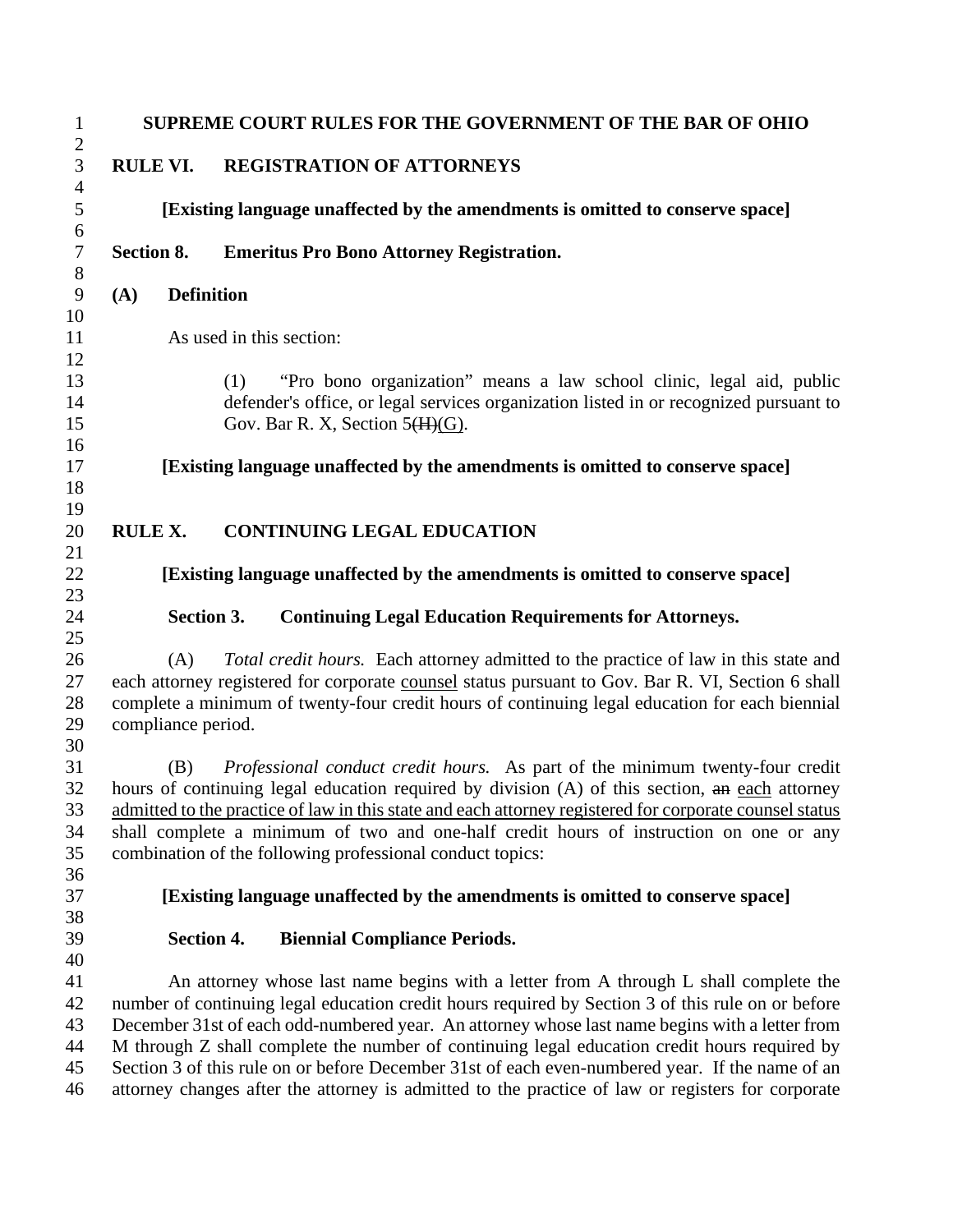counsel status pursuant to Gov. Bar R. VI, Section 6, the attorney shall remain in the same alphabetical grouping for purposes of meeting the requirements of this section. **Section 5. Allowance of Credit Hours. [Existing language unaffected by the amendments is omitted to conserve space]** (C) *Law school teaching credit.*  (1) As used in this section, "semester credit hour" means the number of academic credit hours received by a student for successfully completing a specific higher education course. 59 (2) The Commission may allow three credit hours for each semester credit hour  $\theta$  a course taught by an adjunct or part-time professor for a course that is part of the curriculum of a J.D., LL.M., or Ph.D. program at a law school accredited by the American Bar Association the first time the course is taught by that professor and one-half credit hour for each semester credit hour the course is subsequently taught by that professor. (3) The Commission may allow one-half credit hour for each semester credit hour taught by a full-time professor at a law school accredited by the American Bar Association for a course that is part of the curriculum of a J.D., LL.M., or Ph.D. program. (4) Prorated credit may be granted for quarter or trimester hours. (D) *Publication of article or book credit*. The Commission may allow up to twelve credit hours for the publication of an article or book personally authored by the applicant, with a maximum of twelve credit hours for publications during a biennial compliance period. (E) *Self-study credit*. (1) The Commission may allow up to twelve credit hours for approved self-study during a biennial compliance period. (2) The Commission may allow up to twenty-four credit hours for approved live webinar self-study activities during a biennial compliance period. (F) *Law school course credit*. The Commission may allow three credit hours for each semester credit hour of a course taken as part of the curriculum of a J.D., LL.M., or Ph.D. program at a law school accredited by the American Bar Association. Prorated credit may be granted for quarter or trimester hours. **(G)(F)** *Mayor's court education credit*. The Commission may allow one credit hour for every two credit hours of accredited mayor's court education completed by an attorney for the 90 purpose of serving as a mayor's court magistrate pursuant to section R.C. 1905.05 of the Revised Code.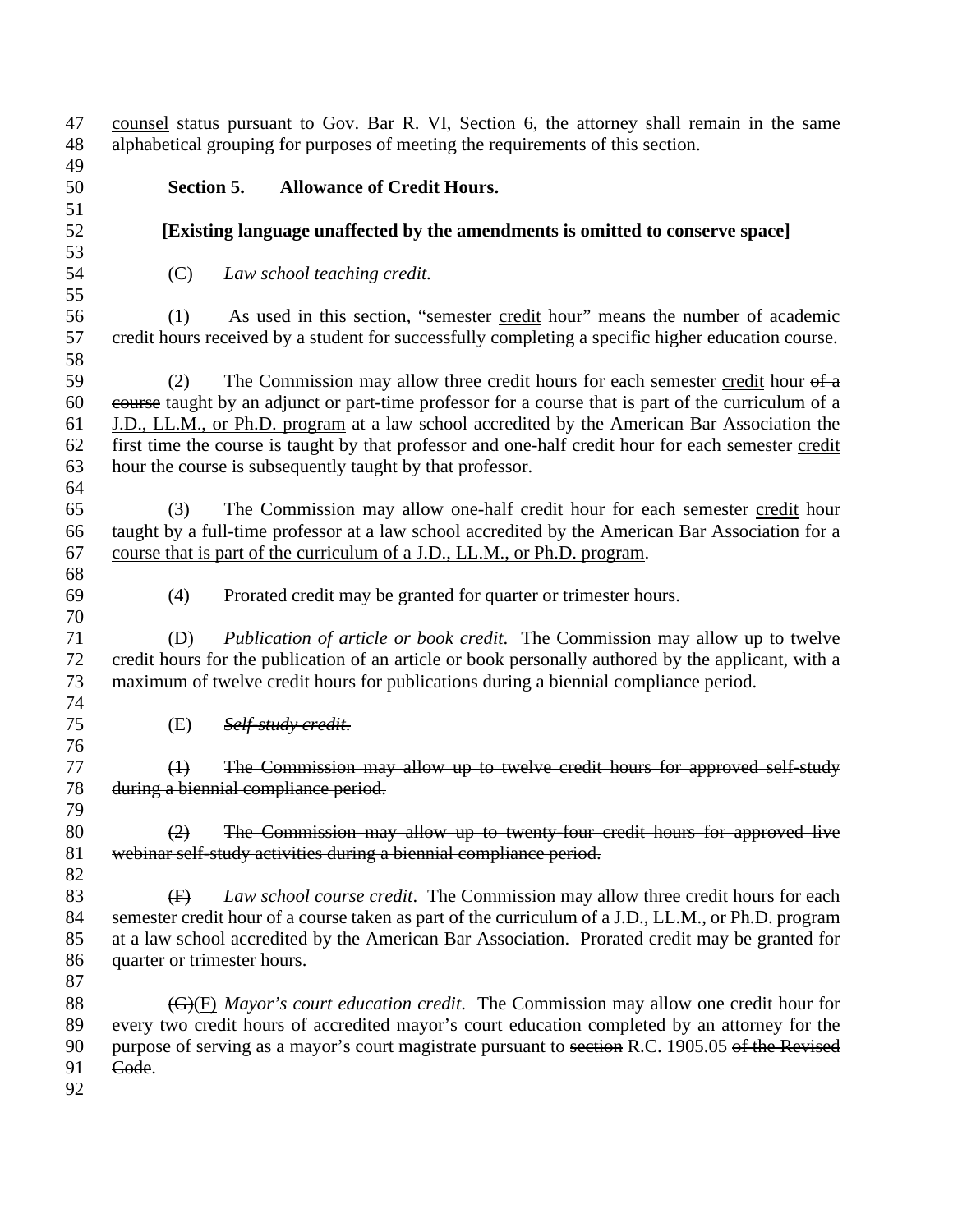- 
- (H)(G) *Pro bono credit*.

 (1) As used in this rule, "pro bono legal service" means legal service provided in Ohio either to a person of limited means or to a charitable organization. 

 (2) The Commission may allow one credit hour for every six hours of pro bono legal service performed, with a maximum of six credit hours for service performed during a biennial compliance period, provided the legal service is assigned, verified, and reported to the Commission by any of the following: 

 (a) An organization receiving funding for pro bono programs or services from the Legal Services Corporation or the Ohio Access to Justice Foundation;

- (b) A metropolitan or county bar association;
- (c) The Ohio State Bar Association;
- (d) The Ohio Access to Justice Foundation;

 (e) Any other organization recognized by the Commission as providing pro bono programs or services in Ohio. 

(H) *Ohio precinct election official credit*.

 (1) As used in this rule, "precinct election official" means an attorney who has completed the precinct election official training required by a county board of elections and worked for that county board of elections as a precinct election official, voting location manager, ballot tabulator supervisor, paper ballot specialist, or field technician in Ohio on election day. 

 (2) The Commission may allow four credits for each election in which an attorney serves as a precinct election official, with a maximum of twelve credit hours for service performed during a biennial compliance period.

 (3) Unless there is good cause shown, an attorney shall serve for a full day as a precinct election official on election day to be awarded the credit.

 (4) If an attorney has already completed the precinct election official training required by a county board of elections and the attorney is not required to complete the training to serve as a precinct election official on election day, to earn credit the attorney shall complete at least three hours of election training offered by the office of the Secretary of State of Ohio, subject to the following requirement and limitation: 

- (a) The training shall include statutory law and case law related to Ohio elections;
- (b) The attorney may not also receive general continuing legal education credit if the activity has been separately approved for such credit.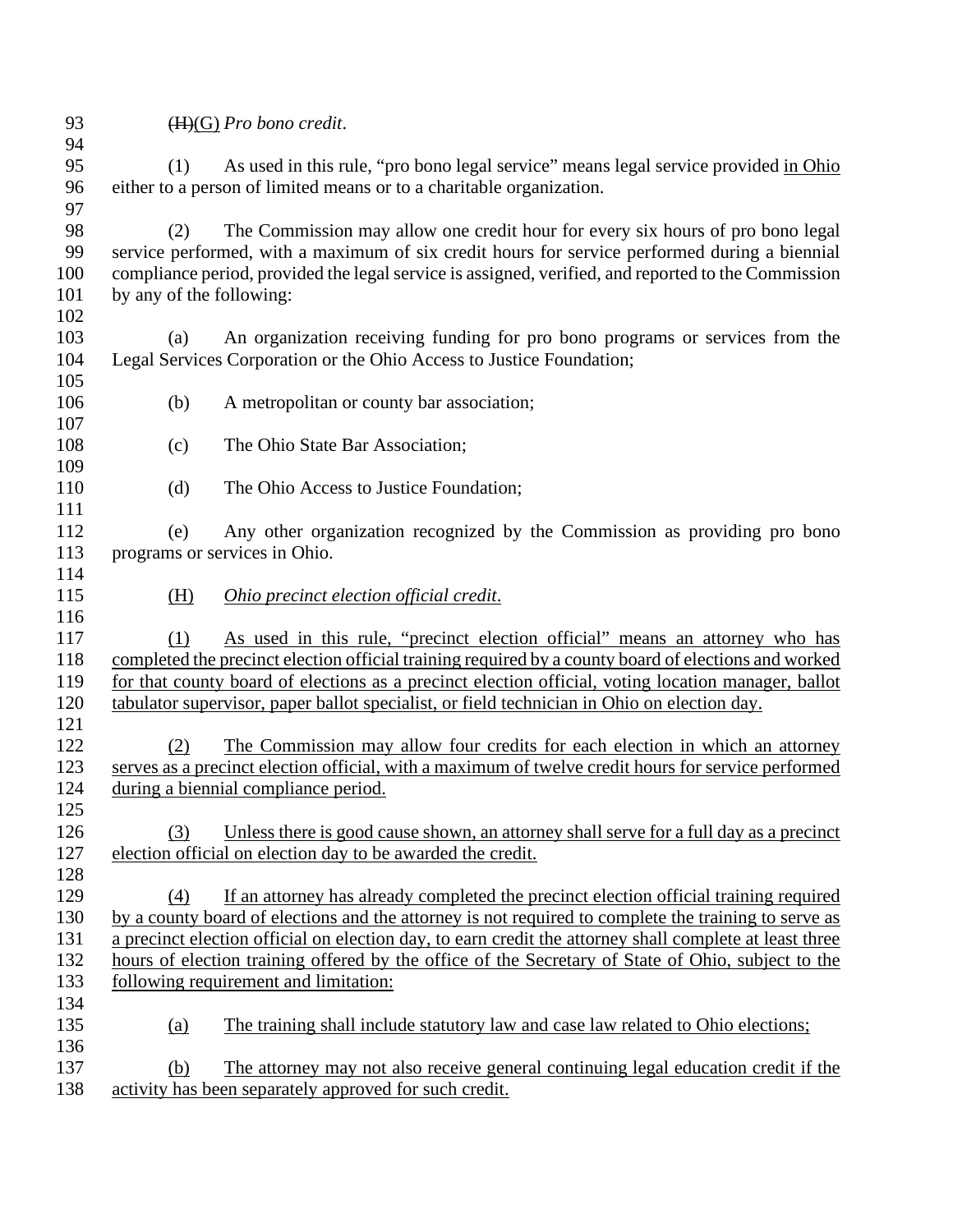| 139 |                                                                                                                                                                                                     |  |  |
|-----|-----------------------------------------------------------------------------------------------------------------------------------------------------------------------------------------------------|--|--|
| 140 | The office of the Secretary of State of Ohio shall verify the attorney's completion<br>(5)                                                                                                          |  |  |
| 141 | of the precinct election official training and service as a precinct election official and shall report                                                                                             |  |  |
| 142 | attendance credit in a manner approved by the Commission.                                                                                                                                           |  |  |
| 143 |                                                                                                                                                                                                     |  |  |
| 144 | Judges and magistrates shall not be eligible to receive the credit.<br>(6)                                                                                                                          |  |  |
| 145 |                                                                                                                                                                                                     |  |  |
| 146 | Section 6.<br><b>Standards for Granting Credit Hours.</b>                                                                                                                                           |  |  |
| 147 |                                                                                                                                                                                                     |  |  |
| 148 | In establishing standards for the granting of credit hours for continuing legal education                                                                                                           |  |  |
| 149 | programs or activities, the Supreme Court Commission on Continuing Legal Education shall                                                                                                            |  |  |
| 150 | consider all of the following:                                                                                                                                                                      |  |  |
| 151 |                                                                                                                                                                                                     |  |  |
| 152 | [Existing language unaffected by the amendments is omitted to conserve space]                                                                                                                       |  |  |
| 153 |                                                                                                                                                                                                     |  |  |
| 154 | The program or activity should shall include thorough, high-quality written<br>(E)                                                                                                                  |  |  |
| 155 | materials.                                                                                                                                                                                          |  |  |
| 156 |                                                                                                                                                                                                     |  |  |
| 157 | Section 7.<br><b>Proration of Credit Hours.</b>                                                                                                                                                     |  |  |
| 158 |                                                                                                                                                                                                     |  |  |
| 159 | [Existing language unaffected by the amendments is omitted to conserve space]                                                                                                                       |  |  |
| 160 |                                                                                                                                                                                                     |  |  |
| 161 | Attorney exempt from rule for more than two years. An attorney who was exempt<br>(D)                                                                                                                |  |  |
| 162 | for more than at least two years from the requirements of this rule pursuant to Section $12(A)$ of                                                                                                  |  |  |
| 163 | this rule may have the attorney's continuing legal education requirements prorated pursuant to CLE                                                                                                  |  |  |
| 164 | Regulation 305 for the biennial compliance period in which the exemption ends.                                                                                                                      |  |  |
| 165 |                                                                                                                                                                                                     |  |  |
| 166 | <b>Carryover of Credit Hours.</b><br>Section 8.                                                                                                                                                     |  |  |
| 167 |                                                                                                                                                                                                     |  |  |
| 168 | If the Supreme Court Commission on Continuing Legal Education determines that an                                                                                                                    |  |  |
| 169 | attorney has timely completed in a biennial compliance period more than the number of continuing                                                                                                    |  |  |
| 170 | legal education credit hours required by Section 3 of this rule, the Commission may apply a                                                                                                         |  |  |
| 171 | maximum of twelve general credit hours to the next biennial compliance period.                                                                                                                      |  |  |
| 172 |                                                                                                                                                                                                     |  |  |
| 173 | Section 9.<br>Newly-Admitted and Corporate Registered Attorneys.                                                                                                                                    |  |  |
| 174 |                                                                                                                                                                                                     |  |  |
| 175 | Exemption from continuing legal education requirements. An attorney newly<br>(A)                                                                                                                    |  |  |
| 176 | admitted to the practice of law or registered for corporate status under Gov. Bar R. VI, Section 6                                                                                                  |  |  |
| 177 | shall be exempt from the continuing legal educational requirements of Section 3 of this rule during                                                                                                 |  |  |
| 178 | the attorney's first biennial compliance period, provided that if the attorney is admitted to the                                                                                                   |  |  |
| 179 | practice of law or registered for corporate status during the second year of the attorney's biennial                                                                                                |  |  |
| 180 | compliance period, the attorney shall be exempt during the biennial compliance period that follows                                                                                                  |  |  |
| 181 |                                                                                                                                                                                                     |  |  |
| 182 | the attorney's year of admission or year of initial corporate registration. However, the attorney<br>shall complete the New Lawyers Training instruction in accordance with Section 14 of this rule |  |  |
| 183 | by the deadline set forth in this division.                                                                                                                                                         |  |  |
| 184 |                                                                                                                                                                                                     |  |  |
|     |                                                                                                                                                                                                     |  |  |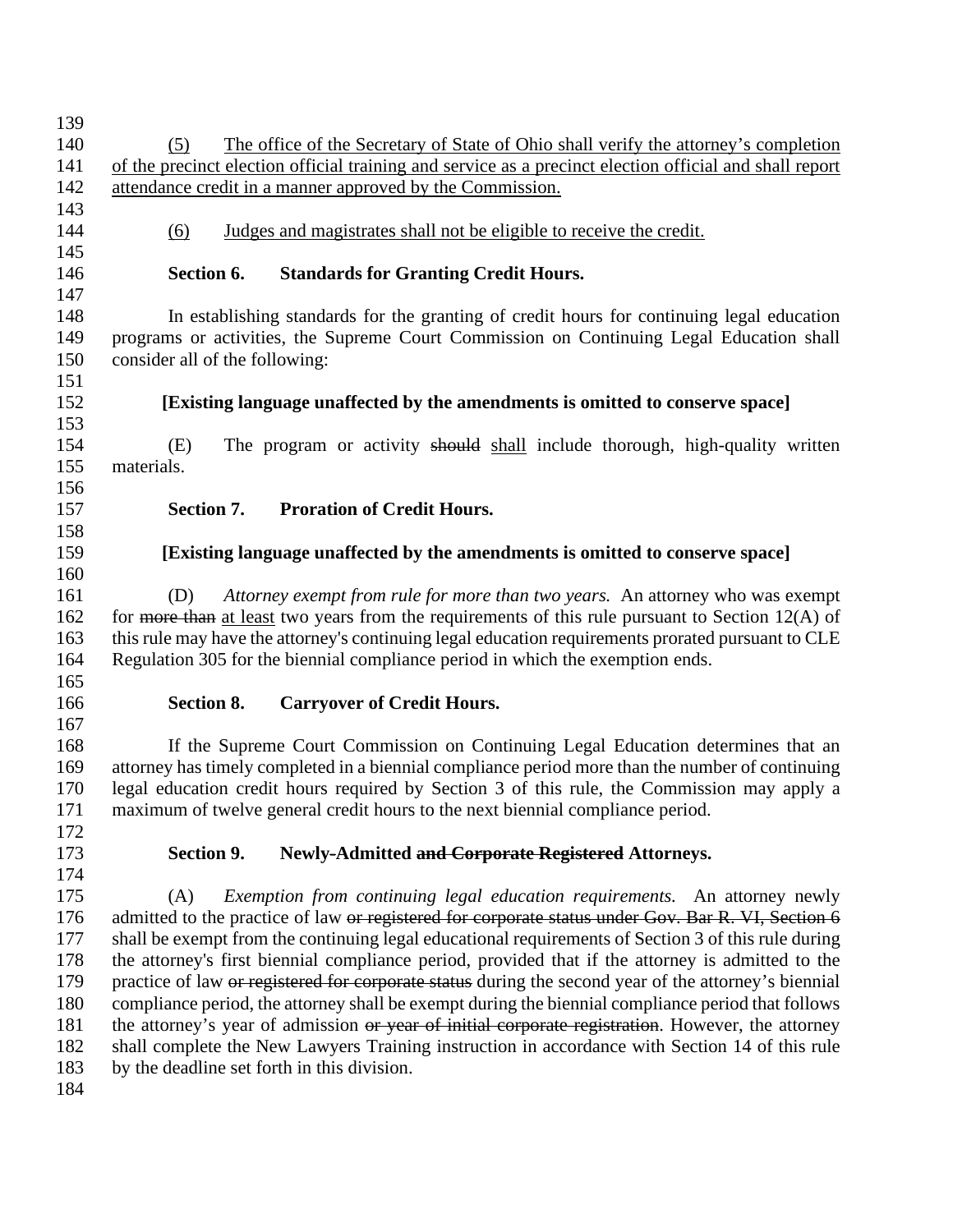| 185        | (B)                        | Exemption from New Lawyers Training. The                                                                                                |
|------------|----------------------------|-----------------------------------------------------------------------------------------------------------------------------------------|
| 186        |                            |                                                                                                                                         |
| 187        | (1)                        | The following newly admitted attorneys shall be exempt from the New Lawyers                                                             |
| 188        |                            | Training instruction requirements of Section 14 of this rule, but shall otherwise comply with the                                       |
| 189        |                            | applicable requirements of this rule:                                                                                                   |
| 190        |                            |                                                                                                                                         |
| 191        |                            | $\left(\frac{H}{a}\right)$ An attorney registered as inactive pursuant to Gov. Bar R. VI, Section 5;                                    |
| 192        |                            |                                                                                                                                         |
| 193        |                            | $\left(\frac{2}{2}\right)$ An attorney admitted to the practice of law in Ohio pursuant to Gov. Bar R. I,                               |
| 194        | Section 10;                |                                                                                                                                         |
| 195        |                            |                                                                                                                                         |
| 196        |                            | $\frac{(\frac{3}{\sqrt{2}})(c)}{(\frac{3}{\sqrt{2}})}$ An attorney temporarily admitted to the practice of law in Ohio pursuant to Gov. |
| 197        | Bar R. I, Section 18;      |                                                                                                                                         |
| 198        |                            |                                                                                                                                         |
| 199        | <u>(d)</u>                 | An attorney registered as corporate counsel pursuant to Gov. Bar R. VI, Section 6.                                                      |
| 200        |                            |                                                                                                                                         |
| 201        | (2)                        | Upon approval by the Commission on Continuing Legal Education, attorneys on                                                             |
| 202        |                            | full-time military duty who received an exemption for two biennial compliance periods pursuant                                          |
| 203        |                            | to Section 12 of this rule may be exempted from the requirements of the New Lawyers Training                                            |
| 204        |                            | instruction requirements, but shall otherwise comply with the applicable requirements of this rule.                                     |
| 205        |                            |                                                                                                                                         |
| 206        |                            | [Existing language unaffected by the amendments is omitted to conserve space]                                                           |
| 207        |                            |                                                                                                                                         |
|            |                            |                                                                                                                                         |
| 208        |                            | Section 10.<br>Magistrates.                                                                                                             |
| 209        |                            |                                                                                                                                         |
| 210        |                            | [Existing language unaffected by the amendments is omitted to conserve space]                                                           |
| 211        |                            |                                                                                                                                         |
| 212        |                            | $(C)(1)$ <i>Credit hours.</i> Each magistrate shall complete a minimum of forty credit hours of                                         |
| 213        |                            | continuing legal education for each biennial compliance period on subjects devoted to the law and                                       |
| 214        |                            | court administration. A magistrate shall be subject to the same self-study caps as judges under                                         |
| 215        |                            | Gov. Jud. R. IV, Section $5(E)$ .                                                                                                       |
| 216        |                            |                                                                                                                                         |
| 217        |                            | [Existing language unaffected by the amendments is omitted to conserve space]                                                           |
| 218        |                            |                                                                                                                                         |
| 219        |                            | Section 12.<br><b>Exemptions.</b>                                                                                                       |
| 220        |                            |                                                                                                                                         |
| 221        | (A)                        | <i>Exemption by Commission.</i> Upon approval by the Supreme Court Commission on                                                        |
| 222        |                            | Continuing Legal Education, the following attorneys may be exempted from the requirements of                                            |
| 223        | Section 3 of this rule:    |                                                                                                                                         |
| 224        |                            |                                                                                                                                         |
| 225        | (1)                        | An attorney on full-time military duty who does not engage in the private practice                                                      |
| 226        | of law in Ohio;            |                                                                                                                                         |
| 227        |                            |                                                                                                                                         |
| 228        | (2)                        | An attorney suffering from severe, prolonged illness or disability preventing                                                           |
| 229<br>230 | the illness or disability; | participation in accredited continuing legal education programs and activities for the duration of                                      |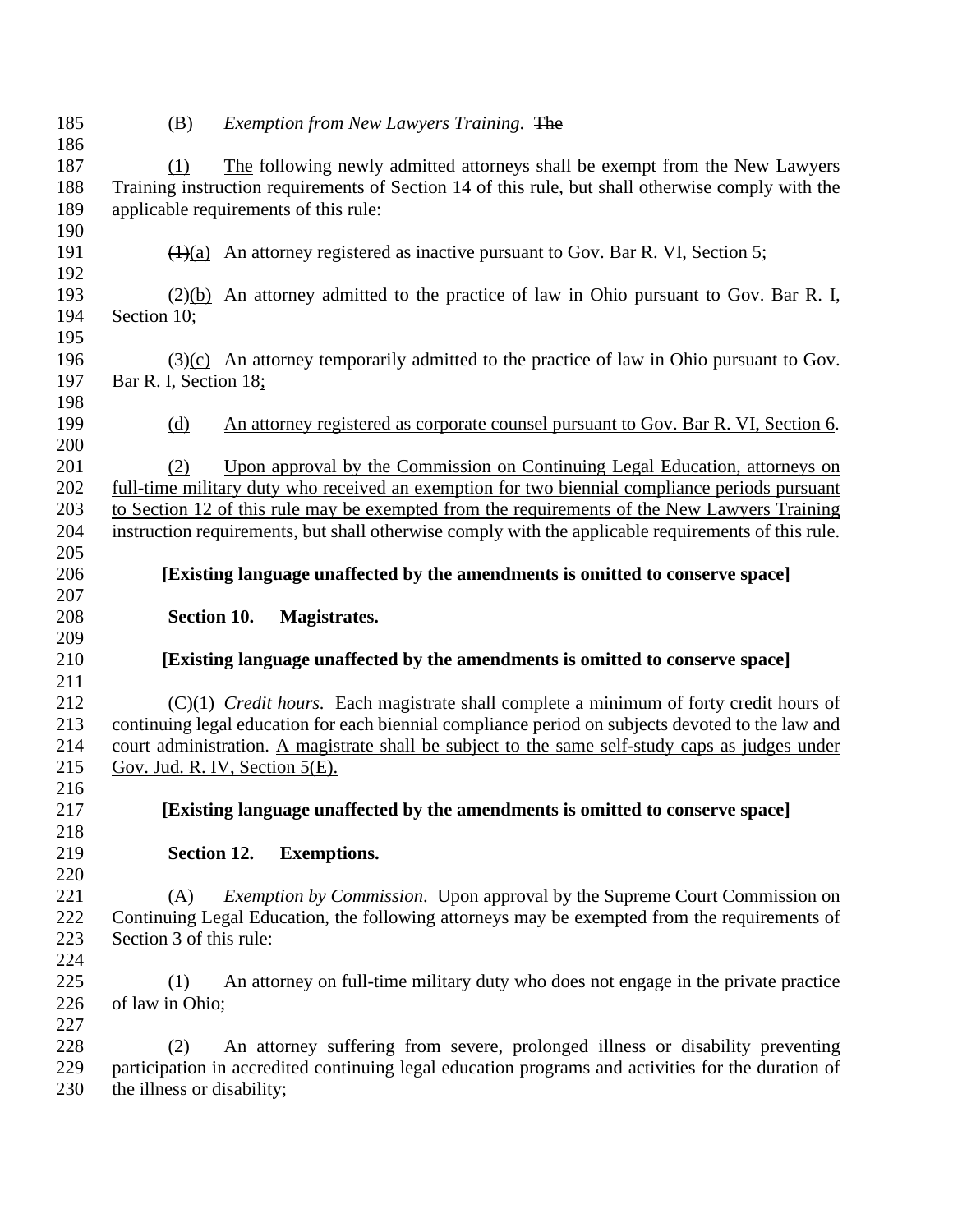| 231 |                                                                                                                |  |  |  |
|-----|----------------------------------------------------------------------------------------------------------------|--|--|--|
| 232 | An attorney who has demonstrated special circumstances unique to that attorney<br>(3)                          |  |  |  |
| 233 | and constituting good cause to grant an exemption for a period not to exceed one year and subject              |  |  |  |
| 234 | to any prorated adjustment of the continuing legal education requirements;                                     |  |  |  |
| 235 |                                                                                                                |  |  |  |
| 236 | (4)<br>An attorney who is suspended pursuant to Gov. Bar R. VI, Section 10.                                    |  |  |  |
| 237 |                                                                                                                |  |  |  |
| 238 | <i>Substitute program or activity.</i> An attorney who, because of a permanent physical<br>(B)                 |  |  |  |
| 239 | disability or other compelling reason, has difficulty attending programs or activities may request,            |  |  |  |
| 240 | and the Commission may grant, approval of a substitute program or activity.                                    |  |  |  |
| 241 |                                                                                                                |  |  |  |
| 242 | <b>Temporary Practice pending admission, temporary certified attorney, foreign legal</b><br>$\Theta$           |  |  |  |
| 243 | consultant, or pro hac vice admitted attorney. A person designated as practice pending admission               |  |  |  |
| 244 |                                                                                                                |  |  |  |
|     | pursuant to Gov. Bar R. I, Section 19, certified to practice law temporarily pursuant to Gov. Bar              |  |  |  |
| 245 | R. IX, registered as a foreign legal consultant registered pursuant to Gov. Bar R. XI, or an attorney          |  |  |  |
| 246 | registered with the Office of Attorney Services for pro hac vice admission pursuant to Gov. Bar                |  |  |  |
| 247 | R. XII shall be exempt from the requirements of this rule.                                                     |  |  |  |
| 248 |                                                                                                                |  |  |  |
| 249 | $\overline{(D)(C)}$ Federal judges and magistrate judges. The following attorneys are shall be                 |  |  |  |
| 250 | exempt from the requirements of this rule while in office upon notification from and in the manner             |  |  |  |
| 251 | authorized by the Commission:                                                                                  |  |  |  |
| 252 |                                                                                                                |  |  |  |
| 253 | United States judges appointed to office for life pursuant to Article III of the United<br>(1)                 |  |  |  |
| 254 | <b>States Constitution;</b>                                                                                    |  |  |  |
| 255 |                                                                                                                |  |  |  |
| 256 | (2)<br>United States bankruptcy judges;                                                                        |  |  |  |
| 257 |                                                                                                                |  |  |  |
| 258 | (3)<br>United States magistrate judges.                                                                        |  |  |  |
| 259 |                                                                                                                |  |  |  |
| 260 | $\overline{(E)(D)}$ <i>Inactive and retired attorneys.</i> An attorney registered as inactive pursuant to Gov. |  |  |  |
| 261 | Bar R. VI, Section 5 or as retired pursuant to former Gov. Bar R. VI, Section 3 shall be exempt                |  |  |  |
| 262 | from the requirements of this rule.                                                                            |  |  |  |
| 263 |                                                                                                                |  |  |  |
| 264 | [Existing language unaffected by the amendments is omitted to conserve space]                                  |  |  |  |
| 265 |                                                                                                                |  |  |  |
| 266 | <b>Section 14.</b><br><b>New Lawyers Training.</b>                                                             |  |  |  |
| 267 |                                                                                                                |  |  |  |
| 268 | (A)<br>Requirement.                                                                                            |  |  |  |
| 269 |                                                                                                                |  |  |  |
| 270 | Each attorney newly admitted to the practice of law or registered for corporate<br>(1)                         |  |  |  |
| 271 | status under Gov. Bar R. VI, Section 5 shall complete a minimum of twelve credit hours of New                  |  |  |  |
| 272 | Lawyers Training instruction in the time frame set forth in Section 9(A) of this rule. The twelve              |  |  |  |
| 273 | credit hours of instruction shall include both of the following:                                               |  |  |  |
| 274 |                                                                                                                |  |  |  |
| 275 | Three credit hours of instruction in professionalism, law office management, and<br>(a)                        |  |  |  |
| 276 | client fund management consisting of sixty minutes of instruction on topics related to professional            |  |  |  |
|     |                                                                                                                |  |  |  |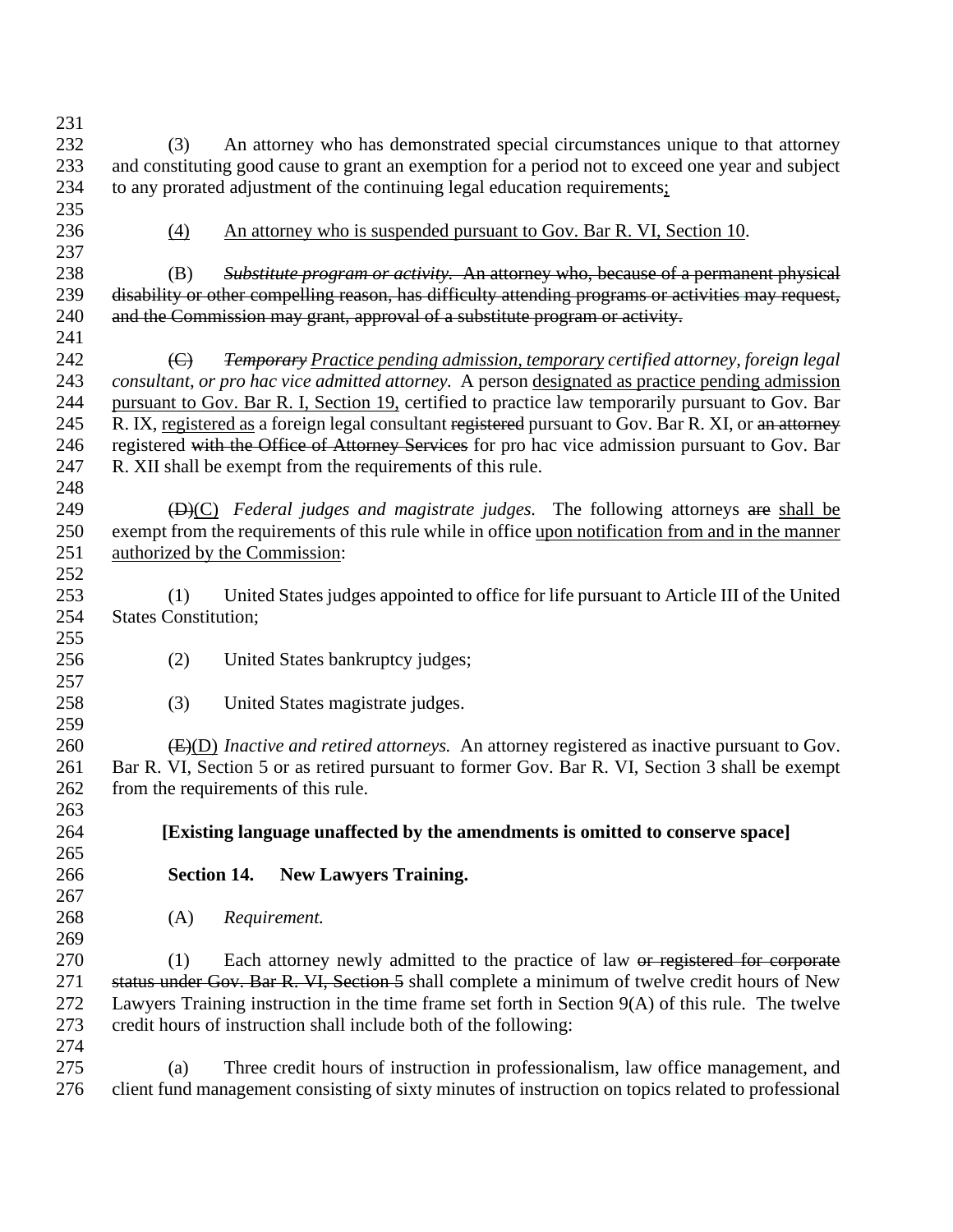conduct, professional relationships, obligations of attorneys, or aspirational ideals of the profession; sixty minutes of instruction on topics related to fundamental law office management practices; and sixty minutes of instruction on topics related to client fund management; 

 (b) Nine credit hours of instruction in one or more substantive law topics that focus on handling legal matters in specific practice areas. 

284 (2) An attorney newly admitted to the practice of law or registered for corporate status 285 under Gov. Bar R. VI, Section 5 may satisfy the New Lawyers Training instruction requirement of division (A)(1) of this section by participating in and successfully completing the Supreme Court Lawyer to Lawyer Mentoring Program, provided the attorney also completes three credit hours of instruction on professionalism, law office management, and client fund management as 289 required in division  $(A)(1)(a)$  of this section.

 (B) *Approval of activity.* To be approved by the Supreme Court Commission on Continuing Legal Education as a New Lawyers Training activity, the activity shall satisfy the following standards, together with any other standards as established by regulation of the Commission: 

 (1) The activity shall consist of live instruction in a setting physically suited to the educational activity of the program; 

(2) The activity shall be a minimum of thirty minutes in length;

 (3) The activity shall include thorough, high-quality, written materials that emphasize and include, if applicable, checklists of procedures to follow, practical instructions, and forms with guidance as to how they should be completed and when they should be used. 

- **[Existing language unaffected by the amendments is omitted to conserve space]**
- **Section 17. Sanctions for Failure to Comply.**

 **[Existing language unaffected by the amendments is omitted to conserve space]** 

 (C) *Judicial Orientation Program and Magistrate Orientation Program requirements.*  If a judge who is required to timely complete the Judicial Orientation Program pursuant to Gov. Jud. R. IV, Section 10, or a magistrate who is required to timely complete the Magistrate Orientation Program pursuant to Gov. Bar R. X, Section 10(B) and who, without good cause, fails to complete the requirement, the Commission shall impose a monetary penalty of three hundred dollars for a magistrate and five hundred dollars for a judge, and suspension from the practice of law. 

- (D) *Sanctions.* When imposing a sanction for professional misconduct pursuant to Gov. Bar R. V, a monetary penalty imposed under this section shall not be considered as prior discipline, but a suspension shall be considered as prior discipline.
-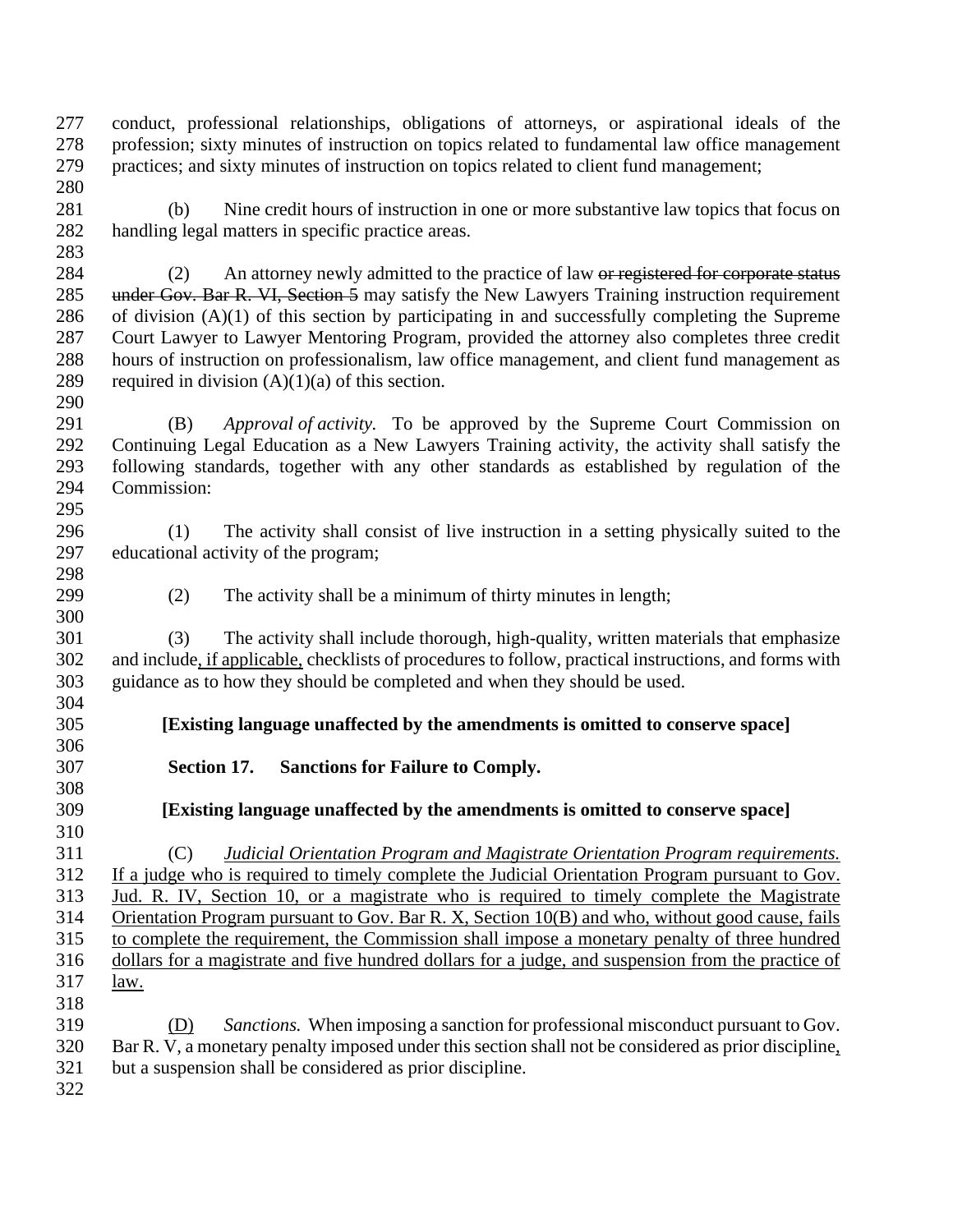# **Section 18. Enforcement Procedures for Failure to Comply with Biennial Compliance Period.**

# (A) *Late compliance Failure to comply with continuing legal education requirements.*

 (1) An attorney or judge who fails to meet the applicable requirements of this rule or Gov. Jud. R. IV, but does so within ninety days of the deadline set forth in Section 4 of this rule, shall be assessed a late fee in accordance with the late fee schedule in CLE Regulation 503. 

 (B) *Failure to comply.* (2) An attorney or judge who fails to meet the applicable requirements of this rule or Gov. Jud. R. IV shall be notified of the apparent noncompliance by the Supreme Court Commission on Continuing Legal Education. The Commission shall send notice of the apparent noncompliance by regular mail to the attorney or judge at the most recent address provided by the attorney or judge to the Office of Attorney Services. The notice shall inform the attorney or judge that the attorney or judge will be subject to one or both of the sanctions set forth in Section 17 of this rule unless, on or before the date set forth in the notice, the attorney or judge either files evidence of compliance with the applicable requirements of this rule or Gov. Jud. R. IV or comes into compliance. The attorney or judge shall come into compliance by taking sufficient credit hours to meet the requirements and paying the late fee set forth in CLE Regulation 503 by the date set forth in the notice of apparent noncompliance.

 (3) If the an attorney or judge does not file evidence of compliance or come into compliance on or before the date set forth in the notice, the attorney or judge shall be subject to sanction as set forth in Section 17 of this rule. The Commission shall send the sanction order by certified mail to the attorney or judge at the most recent address provided by the attorney or judge to the Office of Attorney Services. The Supreme Court Reporter shall publish notice of the Commission's sanction orders in the *Ohio Official Reports* and the *Ohio State Bar Association Report*.

- (B) *Failure to comply with Magistrate Orientation Program or Judicial Orientation*
- *Program.*

 (1) A magistrate or judge who fails to meet the applicable requirements of Gov. Bar R. X, Section 10(B) or Gov. Jud. R. IV, Section 10, respectively, shall be notified of the apparent noncompliance by the Commission on Continuing Legal Education. The Commission shall send notice of apparent noncompliance, within thirty days of receiving notice of noncompliance from the Judicial College Board of Trustees, by regular mail to the magistrate or judge at the most recent address provided by the magistrate or judge to the Office of Attorney Services. The notice shall inform the magistrate or judge that the magistrate or judge will be subject to a monetary penalty of three hundred dollars for failure to comply by a magistrate, or a monetary sanction of five hundred dollars for failure to comply by a judge, and shall be suspended from the practice of law pursuant to Gov. Bar R. X, Section 17(C), unless, within one hundred and eighty days from the date of the notice of apparent noncompliance, the magistrate or judge comes into compliance within the requirements of Gov. Bar R. X, Section 10(B) or Gov. Jud. R. IV, Section 10, as applicable, and pays the late fee.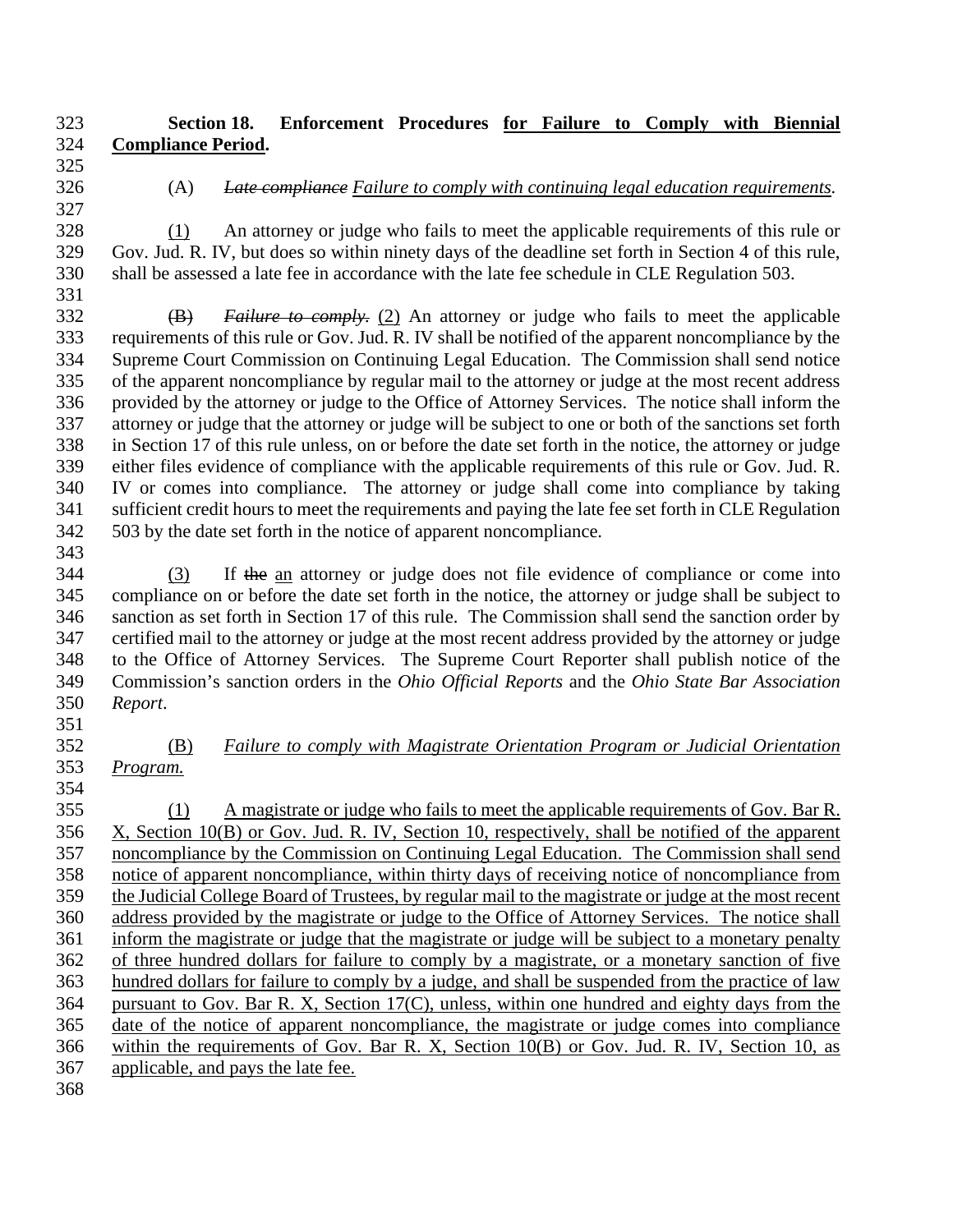(2) If a magistrate or judge comes into compliance within one hundred and eighty days from the date of the notice of apparent noncompliance, the Commission shall send a notice of withdrawal of noncompliance by regular mail at the most recent address provided by the magistrate or judge to the Office of Attorney Services.

 (3) If a magistrate or judge, without good cause, does not come into compliance within one hundred and eighty days from the date of the notice of apparent noncompliance, the magistrate or judge shall be subject to a monetary penalty and suspension from the practice of law as provided in Gov. Bar R. X, Section 17(C). The Commission shall send the sanction order by certified mail 378 to the attorney or judge at the most recent address provided by the attorney or judge to the Office of Attorney Services. Copies of the sanction order issued to the magistrate or judge shall be sent to the Chief Justice, the Office of Disciplinary Counsel, the Director of the Ohio Judicial College, the administrative judge of the court where the magistrate or judge serves, and the president of the local bar association for the jurisdictions in which the magistrate or judge serves. The Supreme Court Reporter shall publish notice of the Commission's sanction orders in the *Ohio Official Reports* and the *Ohio State Bar Association Report*.

## **Section 19. Reinstatement.**

# **[Existing language unaffected by the amendments is omitted to conserve space]**

 (C) *Publication.* Any sanction or reinstatement ordered by the Commission pursuant to this rule shall be published by the Supreme Court Reporter in the *Ohio Official Reports* and the *Ohio State Bar Association Report*. Certified copies Copies of any sanction or reinstatement order entered by the Commission pursuant to this rule shall be sent to those persons or organizations named in Gov. Bar R. V, Section 17(D)(1).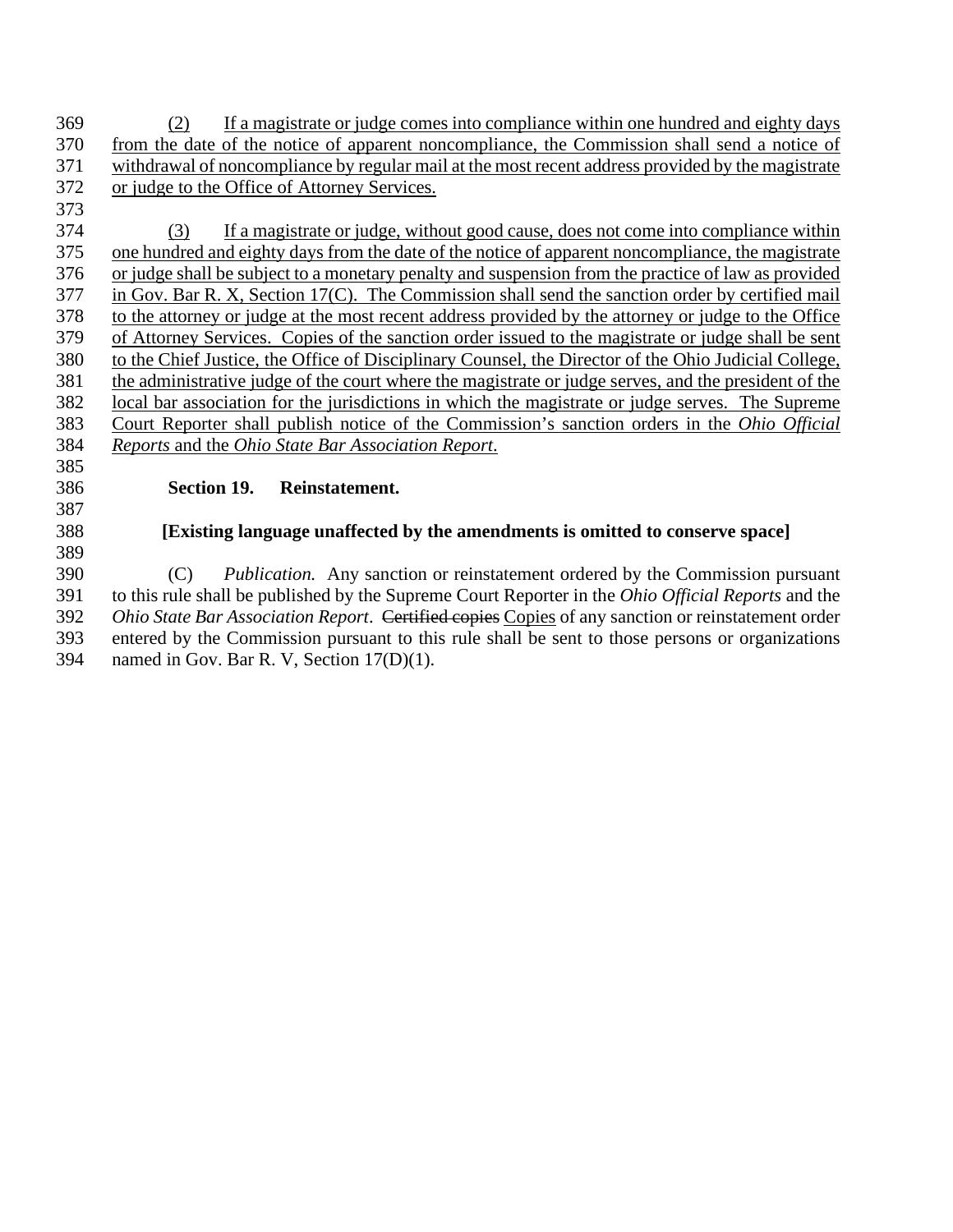## **APPENDIX I: ATTORNEY CONTINUING LEGAL EDUCATION REGULATIONS Regulation 100: Definitions**  In these Regulations, the following definitions shall apply: **[Existing language unaffected by the amendments is omitted to conserve space] (J) Electronic Interactive Skill-Based Activity:** a CLE Activity of individualized learning engaged in by an Attorney or Judge outside of the standard classroom or seminar setting that utilizes multi-phase internet communications between qualified faculty, as set forth in Regulation 406, and the Attorney or Judge. **(K) Established Sponsor:** a person or organization whose entire continuing legal education program has been accredited by the Commission pursuant to Regulation 404 of these Regulations. **(K)(L) Exemption:** relief from the duty to meet the CLE Requirements of Rule X granted by the Commission or through the operation of Rule X, Sections 9(A) or (B) or 12 or Rule IV, Section 8. An Exemption specifically requested, if granted, is for a limited time as determined by the Commission. **(L)(M) Good Cause:** circumstances not within the reasonable control of the Attorney or Judge and having the effect of preventing, substantially hindering, or delaying Compliance, filing, or payment. Good Cause shall not include mere neglect or inadvertence. Good Cause may be taken into consideration when reviewing an Attorney's or Judge's failure to comply with the CLE Requirements or failure to pay any applicable fee. **(N) Judicial Orientation Program:** a mandatory program developed and administered by the Supreme Court Judicial College for new Judges appointed by the governor or elected to a judgeship after January 1, 2007, who have not already completed the Judicial Orientation Program for that jurisdiction as defined in Rule IV. **(M)(O) Judge:** judicial officers subject to the Supreme Court Rules for the Government of the Judiciary. Unless otherwise provided in Rule X or Rule IV, Judge includes those considered full-time, part-time, or retired who are eligible for assignment to active duty. **(P) Magistrate Orientation Program:** a mandatory program developed and administered by the Supreme Court Judicial College for new Magistrates admitted after January 1, 2019, who have not already completed the Magistrate Orientation Program for that jurisdiction. **(N)(Q) New Lawyers Training Instruction:** an educational course for lawyers newly admitted to the practice of law that satisfies the requirements of Rule X, Section 14 and the requirements of Regulation 414 and is approved by the Commission pursuant to Regulation 414. **(O)(R) Noncompliance:** failure to be in Compliance with the CLE Requirements.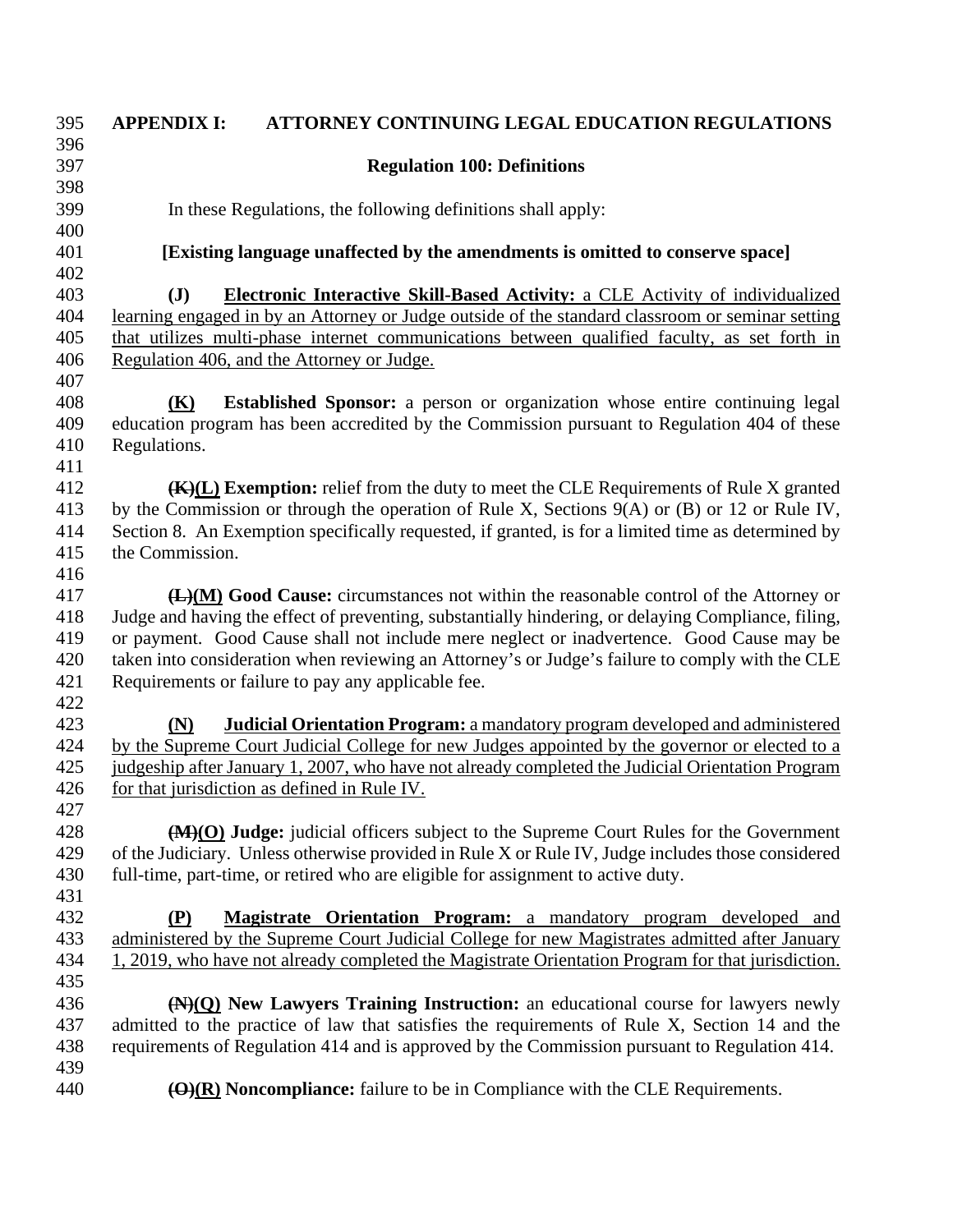**(S) Precinct Election Official:** an attorney who has completed the precinct election official training required by a county board of elections and worked for that county board of elections as a Precinct Election Official, voting location manager, ballot tabulator supervisor, paper ballot specialist, or field technician in Ohio on election day. **(P)(T) Pro bono legal services Bono Legal Services:** the provision of legal service in Ohio either to a person of limited means or to a charitable organization. **(Q)(U) Professional Conduct Requirement:** the professional conduct requirement of Rule X, Section 3(B) and the judicial conduct requirement of Rule IV, Section (3)(C). **(R)(V) Qualified Speaker:** Sponsors may utilize videotape, motion picture, audiotape, simultaneous broadcast, computer-based education, or other such systems or devices, provided they meet the applicable standards of Regulation 406. If the faculty members are not available either in person or via live telecommunication, then a Qualified Speaker, familiar with the recorded materials, shall be present to expand upon and provide supplemental commentary and to answer questions posed by Attendees. The Qualified Speaker shall have reviewed the recorded materials in their entirety prior to the replay and shall remain in the room with the Attendees the entire time. **(S)(W) Rule X:** Supreme Court Rules for the Government of the Bar, Rule X, Continuing Legal Education for Attorneys. **(T)(X) Rule IV:** Supreme Court Rules for the Government of the Judiciary, Rule IV, Continuing Legal Education for Judges. **(U)(Y) Secretary:** Secretary of the Supreme Court Commission on Continuing Legal Education. **(V)(Z) Self-Study Activity:** a CLE Activity of individualized learning engaged in by an Attorney or Judge outside of the standard classroom or seminar setting, including but not limited to live interactive educational methods such as a real-time video, teleconference, or webinar. Special methods of instruction pursuant to Regulation 408 using electronic methodology, such as on-demand courses, DVDs, CDs, or MP3s, may be accredited as Self-Study Activities pursuant to Regulation 409. **(W)(AA) Semester Credit Hours:** the number of academic credit hours received by a student for successfully completing a specific higher education course. **(X)(BB) Skills-Based Activity:** educational training by doing or performing. In contrast to education based on mastery of written materials, such as statutes and case law, it is education on how to act or perform. The training teaches Attorneys effective and appropriate behaviors and methods for handling particular problems or situations. **(Y)(CC) Special Program:** a CLE Activity sponsored by a law firm; a corporation, including a corporate legal department; a governmental agency; a group of Attorneys in public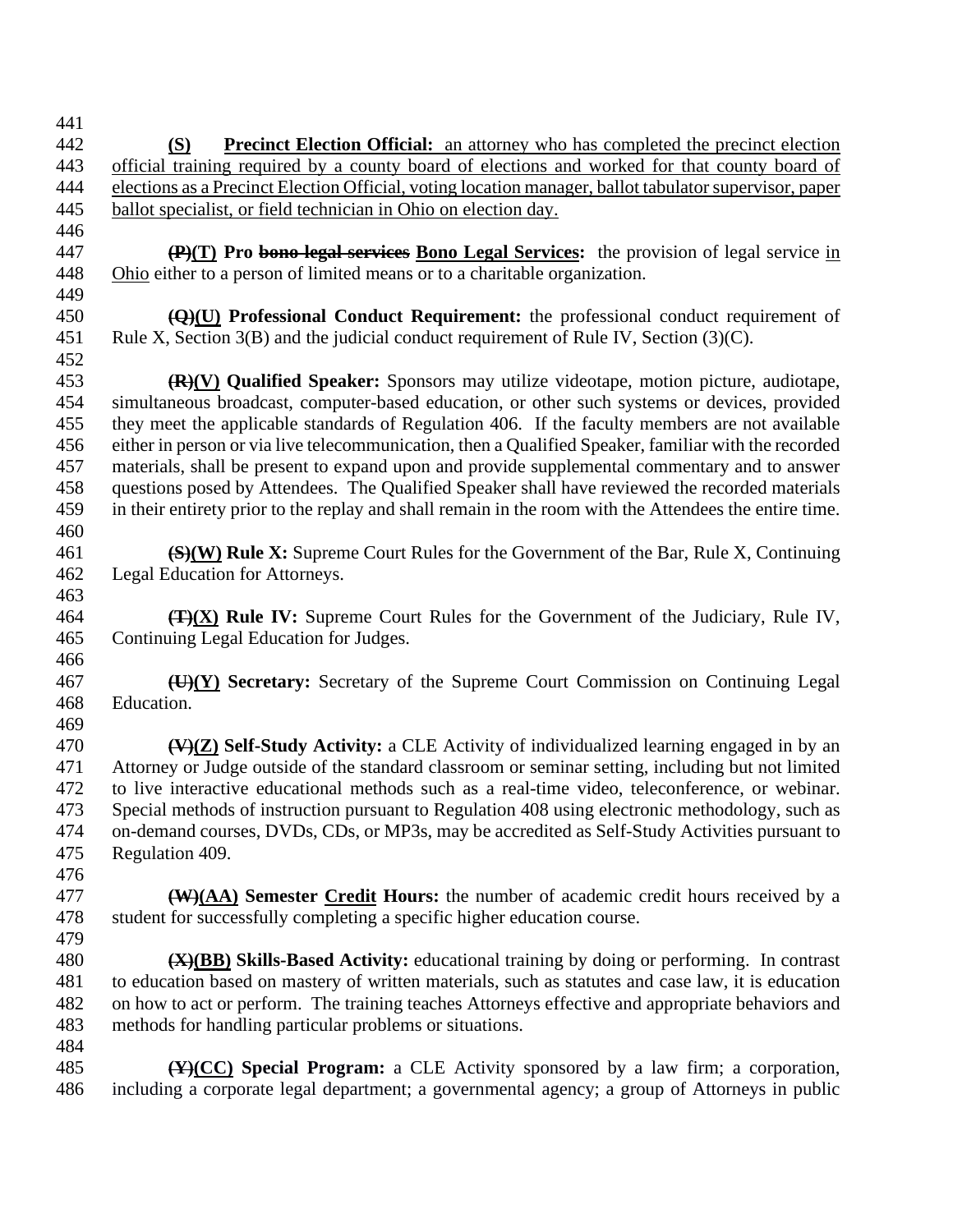service, for example the Ohio Attorney General's office, a County Prosecuting Attorney's office, a U.S. Attorney's office, a Public Defender's office, a legal department of a State or Federal agency, a legal services program, or a law department of a municipal corporation; or a similar entity primarily for the education of its employees, members, associates, or clients. **(Z)(DD) Sponsor:** a person or organization that is responsible for the costs associated with conducting or presenting a CLE Activity. **(AA)(EE) Transcript:** a copy of the CLE Record. **(BB) Electronic Interactive Skill-Based Activity:** a CLE Activity of individualized 498 learning engaged in by an Attorney or Judge outside of the standard classroom or seminar setting 499 that utilizes multi-phase internet communications between qualified faculty, as set forth in Regulation 406, and the Attorney or Judge. **[Existing language unaffected by the amendments is omitted to conserve space] Regulation 303: Attorney's and Judge's Review of Transcript** Each Attorney or Judge shall have a continuing obligation to review the Attorney's or Judge's Transcript and inform the Commission if information contained in the CLE Record is inaccurate or if information that should be contained in the record is missing, within the time period prescribed in Rule X, Section 18. **[Existing language unaffected by the amendments is omitted to conserve space] Regulation 305: Proration of Credit Hour Requirements**  Except as is otherwise provided by Rule X, Section 7 or Rule IV, Section 6, the CLE Requirements for Attorneys or Judges becoming subject thereto after the commencement of a biennial compliance period shall be adjusted as follows: (A) If the Attorney or Judge becomes subject to Rule X or Rule IV on or after January 1st of the first year of the biennial compliance period, but before July 1st of the first year of the period, there shall be no reduction in the CLE Requirement; (B) If the Attorney or Judge becomes subject to the CLE Requirements on or after July 1st of the first year of the biennial compliance period, but before January 1st of the second year of the Attorney's or Judge's period, the Attorney or Judge shall be required to complete three-quarters of the required CLE Credit hours and the entire Professional Conduct Requirement during the remainder of the period; (C) If the Attorney or Judge becomes subject to the CLE Requirements on or after January 1st of the second year of the biennial compliance period, but before July 1st of the second year of the Attorney's or Judge's period, the Attorney or Judge shall complete one-half the required CLE Credit hours and the entire Professional Conduct Requirement during the remainder of the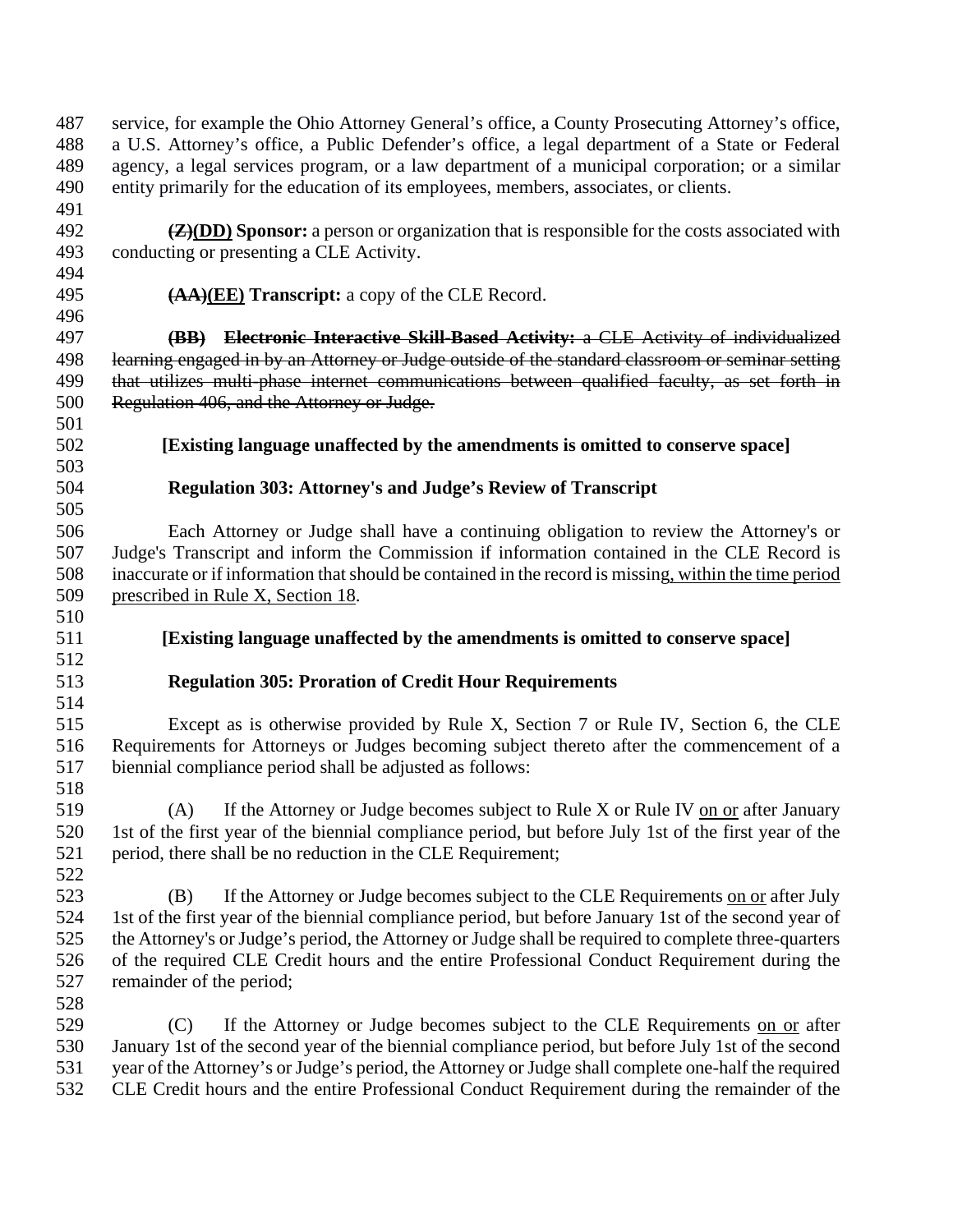provisions of this paragraph where prejudice would result. (D) If the Attorney or Judge becomes subject to the CLE Requirements on or after July 1st of the second year of the biennial compliance period, the Attorney or Judge shall not be required to complete CLE Credit hours during the remainder of the period. **[Existing language unaffected by the amendments is omitted to conserve space] 401.2 Law School Teaching Credit** (A) An Attorney or Judge who is an adjunct or part-time professor may receive three 545 credit hours of CLE Credit for each semester hour Semester Credit Hour of a course that is part of 546 the curriculum of a J.D., LL.M., or Ph.D. program taught at an ABA-accredited law school the 547 first time the course is taught by that Attorney or Judge and one-half credit hour for each semester 548 hour Semester Credit Hour the course is subsequently taught by that Attorney or Judge. Prorated credit will be granted for quarter or trimester hours. (B) An Attorney or Judge who is a full-time professor may receive one-half credit hour of CLE Credit for each semester hour Semester Credit Hour of a course that is part of the curriculum of a J.D., LL.M., or Ph.D. program taught at an ABA-accredited law school. Prorated credit will be granted for quarter or trimester hours. **[Existing language unaffected by the amendments is omitted to conserve space] Regulation 402: Law School Course Credit** (A) An Attorney or Judge may receive three hours of CLE Credit for each semester 561 hour Semester Credit Hour of a course that is part of the curriculum of a J.D., LL.M., or Ph.D. program completed at an ABA-accredited law school. Prorated credit will be granted for quarter or trimester hours. **[Existing language unaffected by the amendments is omitted to conserve space] Regulation 404: Accreditation of Established Sponsors and Established Self-Study Sponsors 404.1**(A) The Commission may, upon submission of an application in a manner authorized by the Commission, designate Established Sponsors of CLE Activities. **[Existing language unaffected by the amendments is omitted to conserve space]** (D) Designation as an Established Sponsor or Established Self-Study Sponsor shall be for a term not to exceed one calendar year and may be renewed by the Commission annually if the Established Sponsor or Established Self-Study Sponsor continues to meet the criteria set forth in these Regulations. Established Sponsor or Established Self-Study Sponsor status may be revoked

period. Upon timely application made to the Commission, the Commission may vary the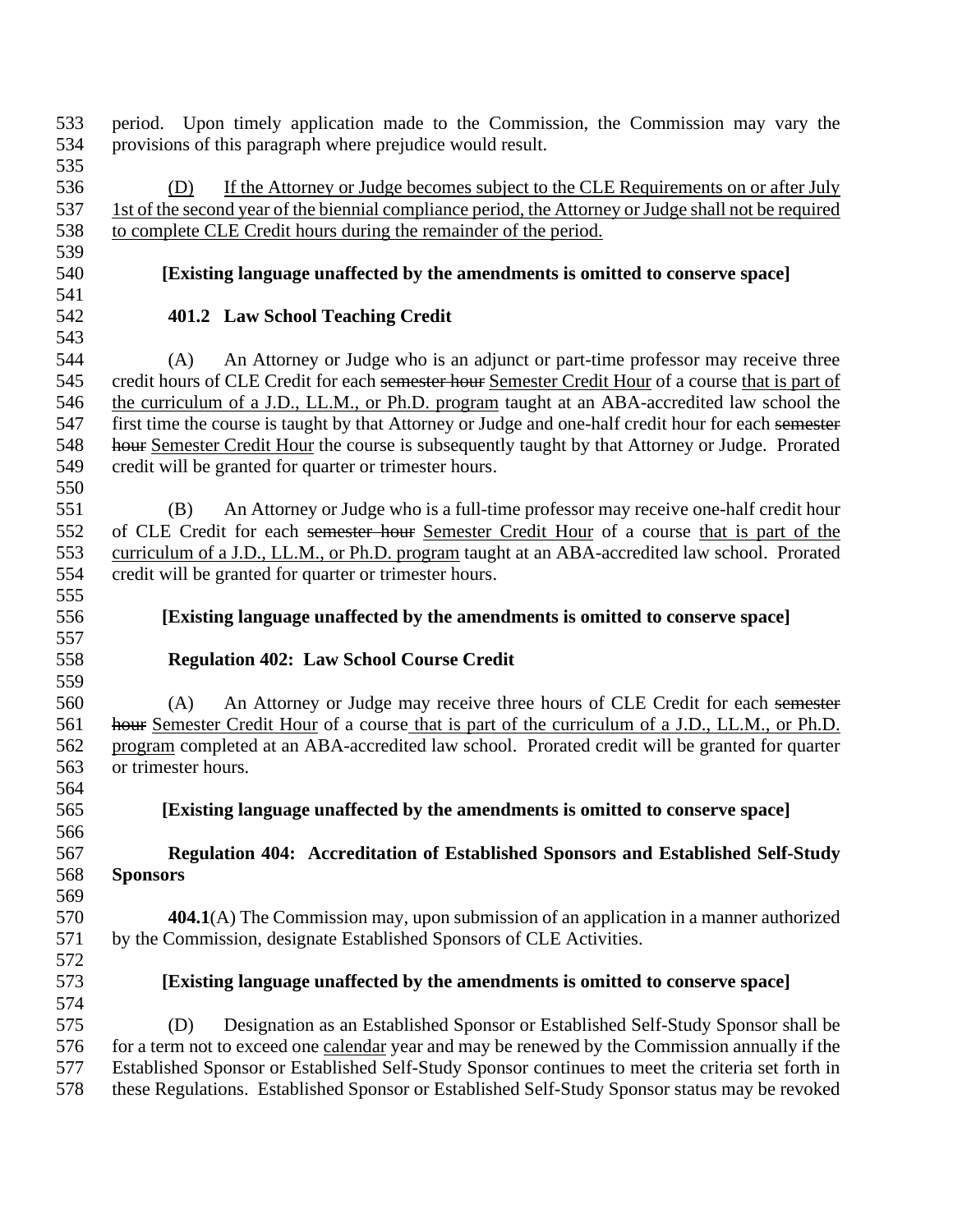by the Commission if, upon review of the CLE Activities or Self-Study Activities presented, the Commission determines that the quality of those CLE Activities or Self-Study Activities does not meet the standards set forth in these Regulations; the annual fee has not been paid; or the Commission finds violations of any other applicable Regulations. 

 (E) CLE Activities presented by Established Sponsors, other than New Lawyers Training courses, and Self-Study Activities presented by Established Self-Study Sponsors shall be deemed to be approved and shall not individually be subject to the approval process set forth in these Regulations. However, individual activities presented by Established Sponsors and Established Self-Study Sponsors may be reviewed and subject to denial if the Secretary determines they do not meet the requirements of Rule X or these Regulations. 

 (F) Established Sponsors and Established Self-Study Sponsors shall pay the annual fee 592 by March January 1st of each year. Established Sponsor and Established Self-Study Sponsor status shall be effective the date the annual fee is paid and shall not be retroactive. For any period of time a sponsor does not have Established Sponsor status, the sponsor shall be subject to all the fees and deadlines of non-Established Sponsors. 

 (G) An Established Sponsor shall announce each CLE Activity in a manner authorized 598 by the Commission a minimum of thirty days prior to the presentation of the CLE Activity. An Established Self-Study Sponsor shall announce each Self-Study Activity in a manner authorized by the Commission no later than of the Self-Study Activity.

- **[Existing language unaffected by the amendments is omitted to conserve space]**
- **Regulation 406: Standards for Accreditation**
- CLE Activities approved for CLE Credit shall meet the following standards:

 (J) For an Electronic Interactive Skill-Based Activity, the program faculty shall meet 609 the standards set forth in Regulation  $409.3 \times 409.2$  (G) in addition to all requirements set forth in this section.

**[Existing language unaffected by the amendments is omitted to conserve space]**

 **409.1**(A) A Self-Study Activity may be approved for CLE Credit if it meets the requirements of this Regulation. The Self-Study Activity shall also meet the standards set forth in Regulation 406 to the extent they are applicable to a program of individualized learning.

- 
- 

**[Existing language unaffected by the amendments is omitted to conserve space]**

 (G) The Sponsor shall notify the Commission within thirty days if a material change is made to the Self-Study Activity, including a change in internet service providers delivery format. Upon notice of the change, the Secretary or Commission may reconsider accreditation of the Self- Study Activity and shall notify the Sponsor if accreditation of the Self-Study Activity is modified or revoked. An Attorney or Judge who completed a Self-Study Activity for which accreditation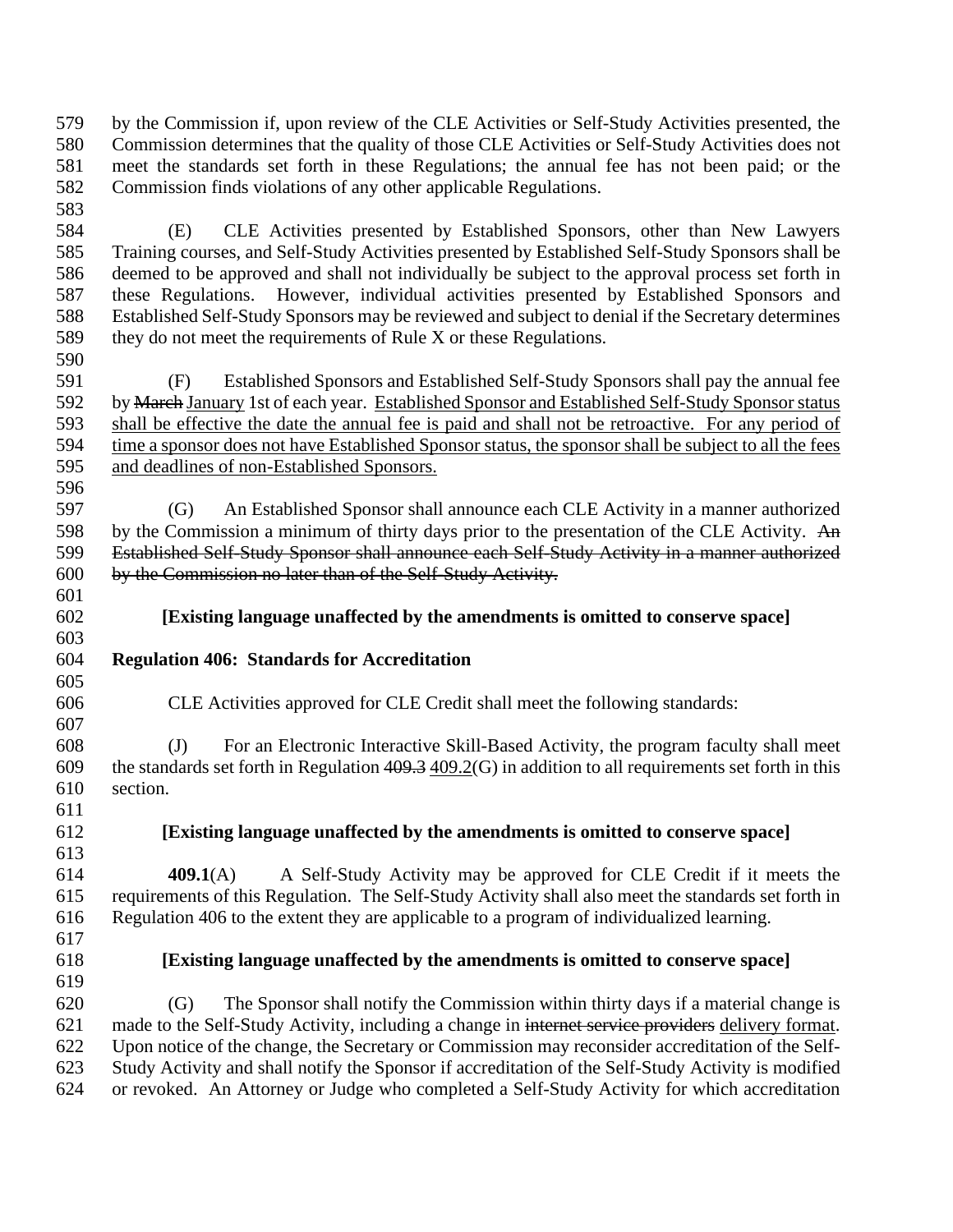is later modified or revoked shall receive credit that was originally awarded for the Self-Study Activity, provided completion of the Self-Study Activity occurred prior to notice of the modification or revocation.

- (H) The Sponsor shall demonstrate it can identify the Attorneys or Judges who engaged in the Self-Study Activity using a minimum of two of the following methods of identification: email address and confidential password combinations, security or challenge questions, image and image phrases authentication, or other methods acceptable to the Commission. For an Electronic Interactive Skill-Based Activity, the Attorney or Judge shall identify himself or herself to the qualified faculty member or Sponsor representative using reliable methods disclosed for approval by the Commission. The Sponsor of an Electronic Interactive Skill-Based Activity shall report completion of the activity by the Attorney or Judge, including the appropriate time for credit hours.
- 

## **[Existing language unaffected by the amendments is omitted to conserve space]**

 (L) The Sponsor of a Self-Study Activity shall provide to Attendees of Self-Study 641 Activities mandatory evaluation forms, with evaluation data submitted to the Commission every six months, beginning six months from the date of accreditation of the Self-Study Activity to determine their effectiveness and the extent to which the activity meets the needs of Attorneys and Judges.

 (M) The Sponsor of each Self-Study Activity shall inform all Attendees of the twelve hour limitation on Self-Study CLE Credit provided in Rule X, Section 5(E) and Regulation 409.2. 

 (N) The Sponsor of each Self-Study Activity shall provide a Certificate of Completion for each Attorney or Judge who successfully completes the Self-Study Activity. The Certificate shall include the Ohio Activity Code, the title of the program, the name of the Sponsor, the number and type of CLE Credits earned, and the date upon which the Self-Study Activity was completed by the Attorney or Judge. 

655  $\Theta(N)$  The Sponsor shall provide the Self-Study Activity's approval status in Ohio and the name of the Sponsor to participants before they pay for the Self-Study Activity.

  $\overline{(P)}(O)$  Self-study materials shall be current and, in any event, shall have been prepared no earlier than the calendar year immediately preceding the date the application for accreditation is filed.

 ( $\Theta$ )(P) Any violation of these Regulations shall subject the Established Sponsor or Sponsor to late fees established by the Commission. 

 **409.2** Except for a substitute CLE program pursuant to Regulation 304.4 and an approved live webinar self-study activity pursuant to Rule X, Section 5(E)(2), no more than twelve hours of CLE Credit for any biennial compliance period may be earned by an Attorney or Judge under this Regulation.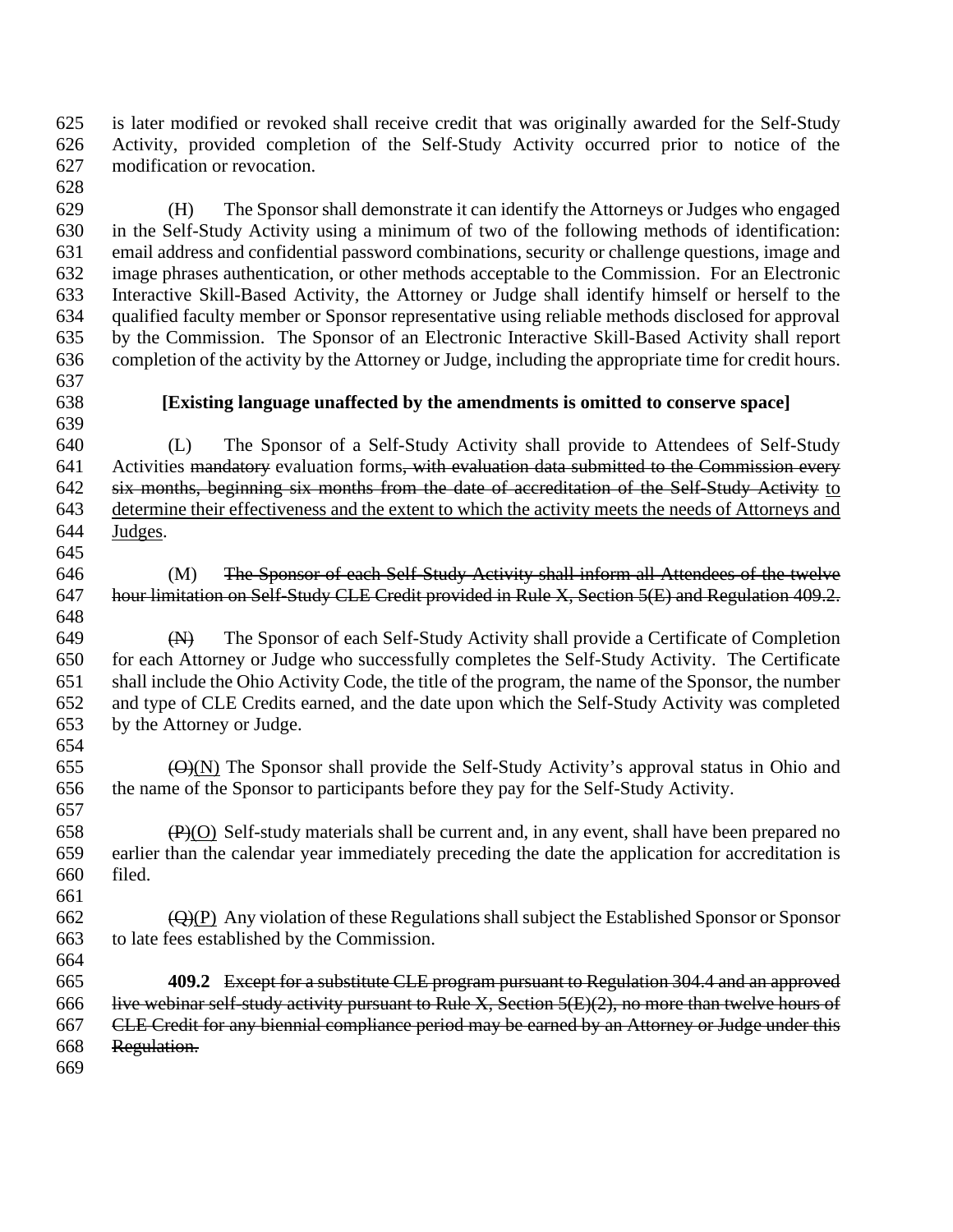**409.3**(A) An Electronic Interactive Skill-Based Activity shall be classified as a Self-Study Activity subject to the requirements of Regulation 409. **[Existing language unaffected by the amendments is omitted to conserve space] 414.1** A Sponsor may apply for accreditation of a New Lawyers Training course to be presented by the Sponsor in a manner authorized by the Commission. The application for accreditation shall be accompanied by a nonrefundable fee of twenty-five dollars. An application for a New Lawyers Training course is subject to the application fee pursuant to Reg. 405(A). **[Existing language unaffected by the amendments is omitted to conserve space] Regulation 416: Credit for Ohio Precinct Election Official Training and Serving as a Precinct Election Official on Election Day** An Attorney may receive up to four hours of CLE Credit for attending Precinct Election Official training and working for a county board of elections as a Precinct Election Official on election day. An attorney may receive a maximum of twelve hours CLE Credit for such training attended and services performed during a biennial compliance period. The CLE Credit shall be subject to the following requirements and limitations: (A) The Attorney serves for a full day as a Precinct Election Official; (B) If the Attorney has previously attended the required precinct election training, the Attorney shall take three hours of training provided by the office of the Secretary of State, which shall include statutory law and case law on elections; (C) The credit shall be verified and reported to the Commission by the office of the Secretary of State in a manner approved by the Commission; (D) The Attorney is not a Judge or Magistrate when serving as a Precinct Election Official; (E) The Attorney is not serving as an election observer, who are not Precinct Election Officials for purposes of CLE Credit. **Regulation 503: Sanctions 503.1**(A) If an Attorney, other than with respect to New Lawyers Training requirements, or a Judge, without Good Cause, is not in Compliance, the Commission shall impose the sanctions 710 contained in Rule X, Section 17(A). (B) The Commission may shall impose the following monetary penalty sanctions 713 pursuant to Rule X, Section  $17(A)(1)$  for failure to satisfy the CLE Requirements, including any applicable modifications of those requirements contained in Regulation 305: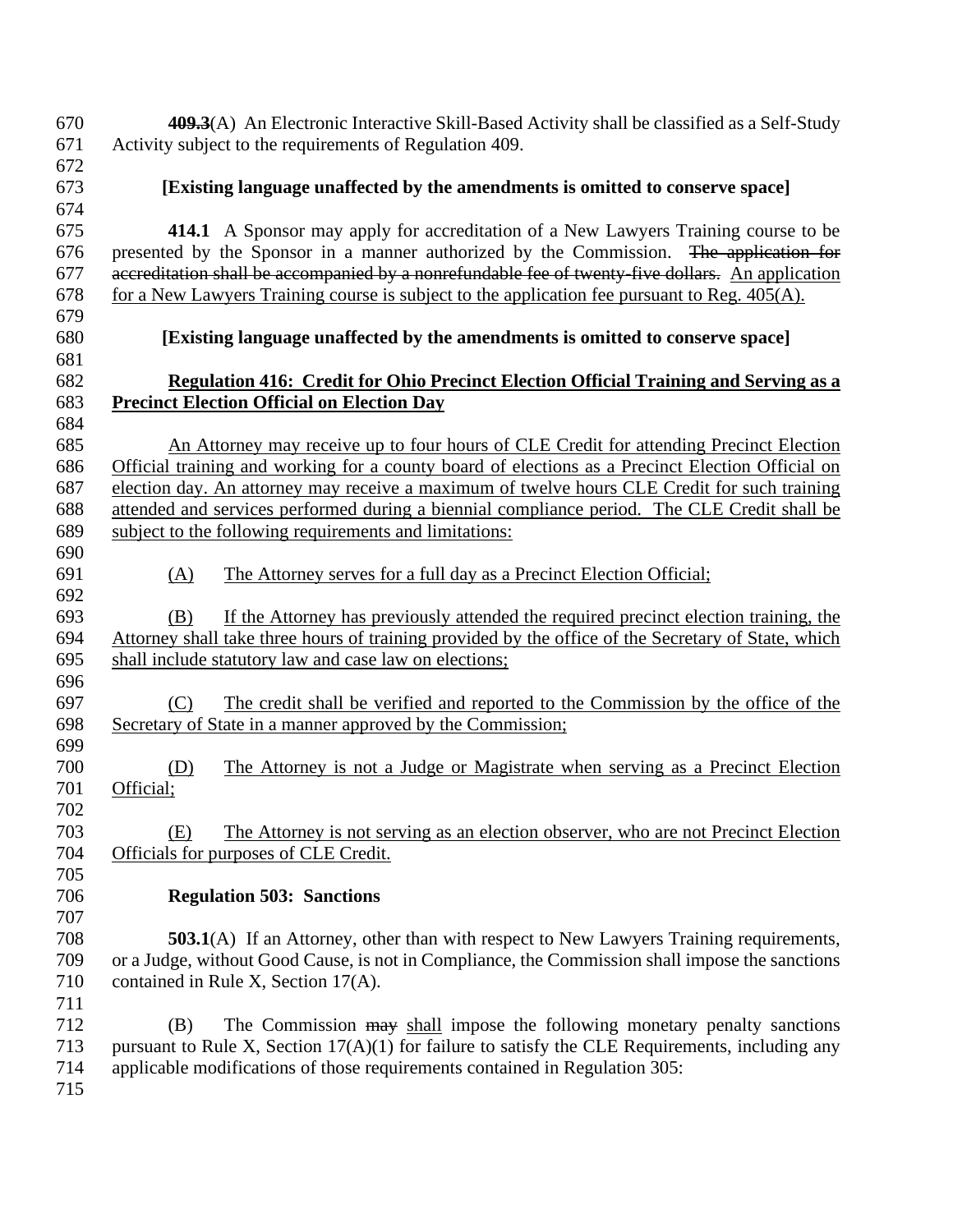| <b>DEFICIENCY:</b>                    | <b>RECOMMENDED SANCTION:</b> |
|---------------------------------------|------------------------------|
| Six hours or less                     | \$75                         |
| More than six hours but not more than | \$150                        |
| 12 hours                              |                              |
| More than twelve hours but not more   | \$225                        |
| than eighteen hours                   |                              |
| More than eighteen hours              | \$300                        |

 **503.2** The sanctions contained in Rule X, Section 17(A) and Regulation 503.1 may be cumulative.

**503.3** CLE Credit obtained to make up a deficiency for a prior biennial compliance period shall not be applied to satisfy the CLE Requirement for the period in which the Credit is obtained. 

 **503.4** If an Attorney, without Good Cause, is not in Compliance with Rule X or these Regulations for failure to timely complete the New Lawyers Training requirements, the Commission shall impose the sanction of suspension as provided in Rule X, Section 17(A)(2). However, if prior to the imposition of the sanction of suspension, the Attorney completes the New Lawyers Training requirements, demonstrates to the Commission Compliance with Rule X and 728 these Regulations, and pays a the applicable late filing compliance fee of three hundred dollars, the Commission shall not impose the sanction of suspension.

 **503.5** If a Magistrate, without Good Cause, is not in compliance with the requirements of Rule X, Section 10(B) due to the failure to timely complete the Magistrate Orientation Program, or a Judge, without Good Cause, is not in compliance with the requirements of Rule IV, Section 10 due to the failure to timely complete the Judicial Orientation Program, the Commission shall impose a monetary penalty of three hundred dollars for a Magistrate or five hundred dollars for a Judge, and a sanction of suspension pursuant to Rule X, Section 17(C). Copies of the sanction order issued to the Magistrate or Judge shall be sent to the Chief Justice, the Office of Disciplinary Counsel, the Director of the Ohio Judicial College, the administrative judge of the court where the Magistrate or Judge serves, and the president of the local bar association for the jurisdictions in which the Magistrate or Judge serves.

# **Regulation 504: Enforcement Procedures**

 **504.1**(A) If an Attorney or Judge fails to comply with Rule X, Rule IV, or these Regulations, the Commission shall send the Attorney or Judge a notice of Noncompliance. The notice shall specify the nature of the Noncompliance and state that unless the Attorney or Judge comes into Compliance or files evidence of Compliance that is satisfactory to the Commission by the date set forth in the notice, the Commission shall issue an order imposing a sanction consistent with Commission regulation. As a condition of acceptance of late Compliance, the applicable fee shall accompany the Attorney's or Judge's report of completion.

 **504.2**(B) If the Attorney or Judge submits evidence by the date set forth in the notice that establishes timely Compliance or late Compliance, the notice of Noncompliance shall be withdrawn, and the Commission shall so advise the Attorney or Judge.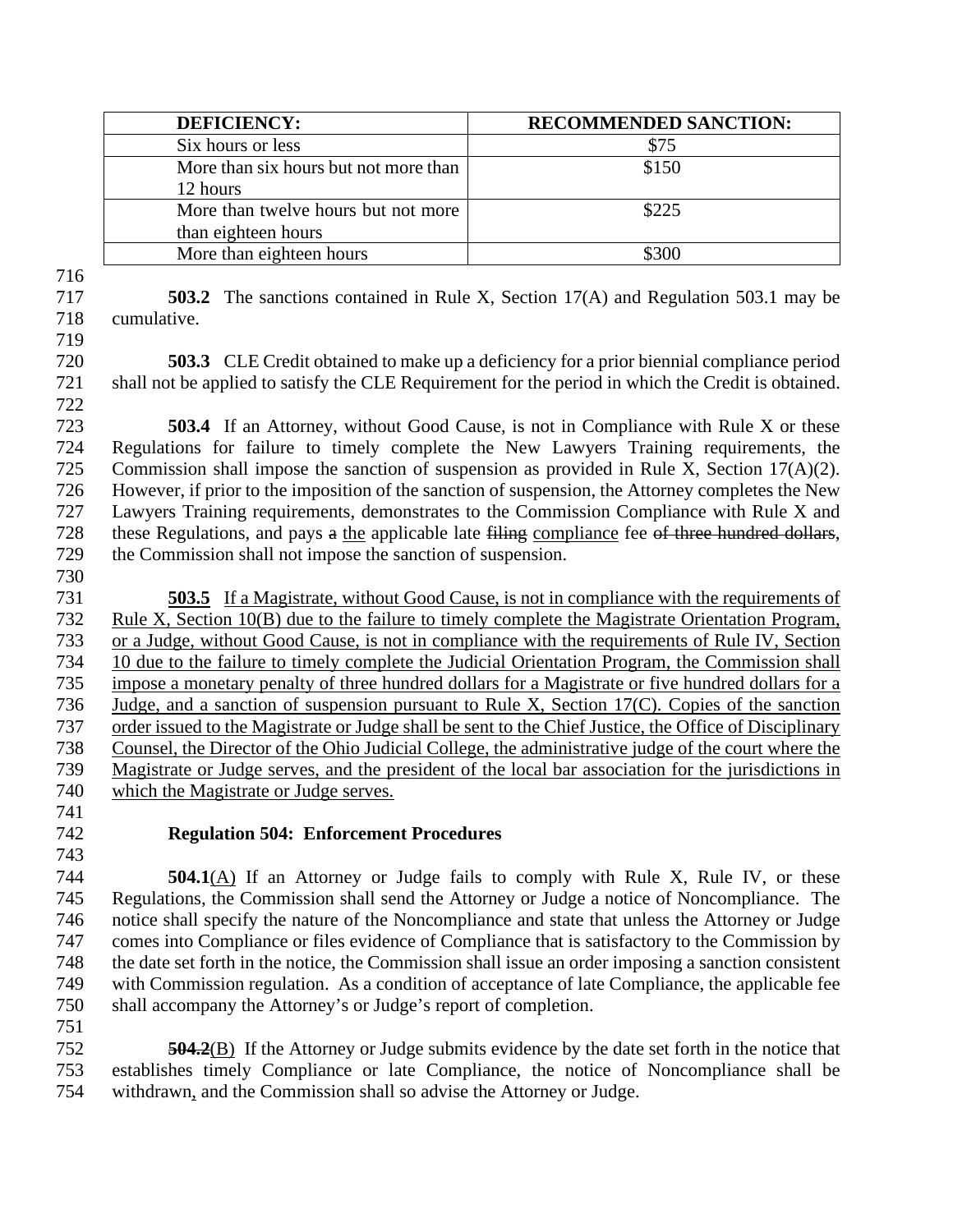| 755 |                                                                                                     |
|-----|-----------------------------------------------------------------------------------------------------|
| 756 | $\overline{504.3}$ (C) If the Attorney or Judge does not come into Compliance or file evidence of   |
| 757 | Compliance that is satisfactory to the Commission by the date set forth in the notice, the          |
| 758 | Commission shall issue an order imposing a sanction consistent with Commission regulation.          |
| 759 |                                                                                                     |
| 760 | If the Commission is notified by the Judicial College Board of Trustees that<br>504.2(A)            |
| 761 | a Magistrate is not in compliance with the requirements of Rule X, Section 10(B) for failure to     |
| 762 | timely complete the Magistrate Orientation Program, the Commission shall, within thirty days of     |
| 763 | notification, issue to the Magistrate a Notice of Apparent Noncompliance as set forth in this       |
| 764 | regulation and do both of the following:                                                            |
| 765 |                                                                                                     |
| 766 | (1)<br>Impose a late fee of three hundred dollars;                                                  |
| 767 |                                                                                                     |
| 768 | Notify the Magistrate that failure to pay the late fee and become fully compliant<br>(2)            |
| 769 | with the requirements of Rule X, Section 10(B) within one hundred and eighty days from              |
| 770 | the date of the Notice of Noncompliance will result in the imposition of the sanction of            |
| 771 | suspension as provided in Rule X, Section $17(C)$ .                                                 |
| 772 |                                                                                                     |
| 773 | (B)<br>If the Magistrate pays the late fee and complies with the requirements of Rule X,            |
| 774 | Section 10(B) within the one hundred and eighty-day period, the Notice of Noncompliance will be     |
| 775 | withdrawn.                                                                                          |
| 776 |                                                                                                     |
| 777 | If the Magistrate fails to become compliant with the requirements of Rule $X$ ,<br>(C)              |
| 778 | Section $10(B)$ and pay the late fee within the one hundred and eighty-day period, the Commission   |
| 779 | shall impose the sanction of suspension as provided in Rule X, Section $17(C)$ .                    |
| 780 |                                                                                                     |
| 781 | If the Commission is notified by the Ohio Judicial College Board of<br>504.3(A)                     |
| 782 | Trustees that a Judge is not in compliance with the requirements of Rule IV, Section 10 for failure |
| 783 | to timely complete the Judicial Orientation Program, the Commission shall, within thirty days of    |
| 784 | notification, issue to the Judge a Notice of Apparent Noncompliance as set forth in this regulation |
| 785 | and do both of the following:                                                                       |
| 786 |                                                                                                     |
| 787 | (1) Impose a late fee of five hundred dollars;                                                      |
| 788 |                                                                                                     |
| 789 | Notify the Judge that failure to pay the late fee and become fully compliant with<br>(2)            |
| 790 | the requirements of Rule IV, Section 10 within one hundred and eighty days from the date            |
| 791 | of the Notice of Apparent Noncompliance will result in the imposition of the sanction of            |
| 792 | suspension as provided in Rule X, Section $17(C)$ .                                                 |
| 793 |                                                                                                     |
| 794 | If the Judge pays the late fee and complies with the requirements of Rule X, Section<br>(B)         |
| 795 | 10(B) within the one hundred and eighty-day period, the Notice of Noncompliance will be             |
| 796 | withdrawn.                                                                                          |
| 797 |                                                                                                     |
| 798 | If the Judge fails to become compliant with the requirements of Rule IV, Section<br>(C)             |
| 799 | 10 and pay the late fee within the one hundred and eighty-day period, the Commission shall impose   |
| 800 | the sanction of suspension as provided in Rule X, Section $17(C)$ .                                 |